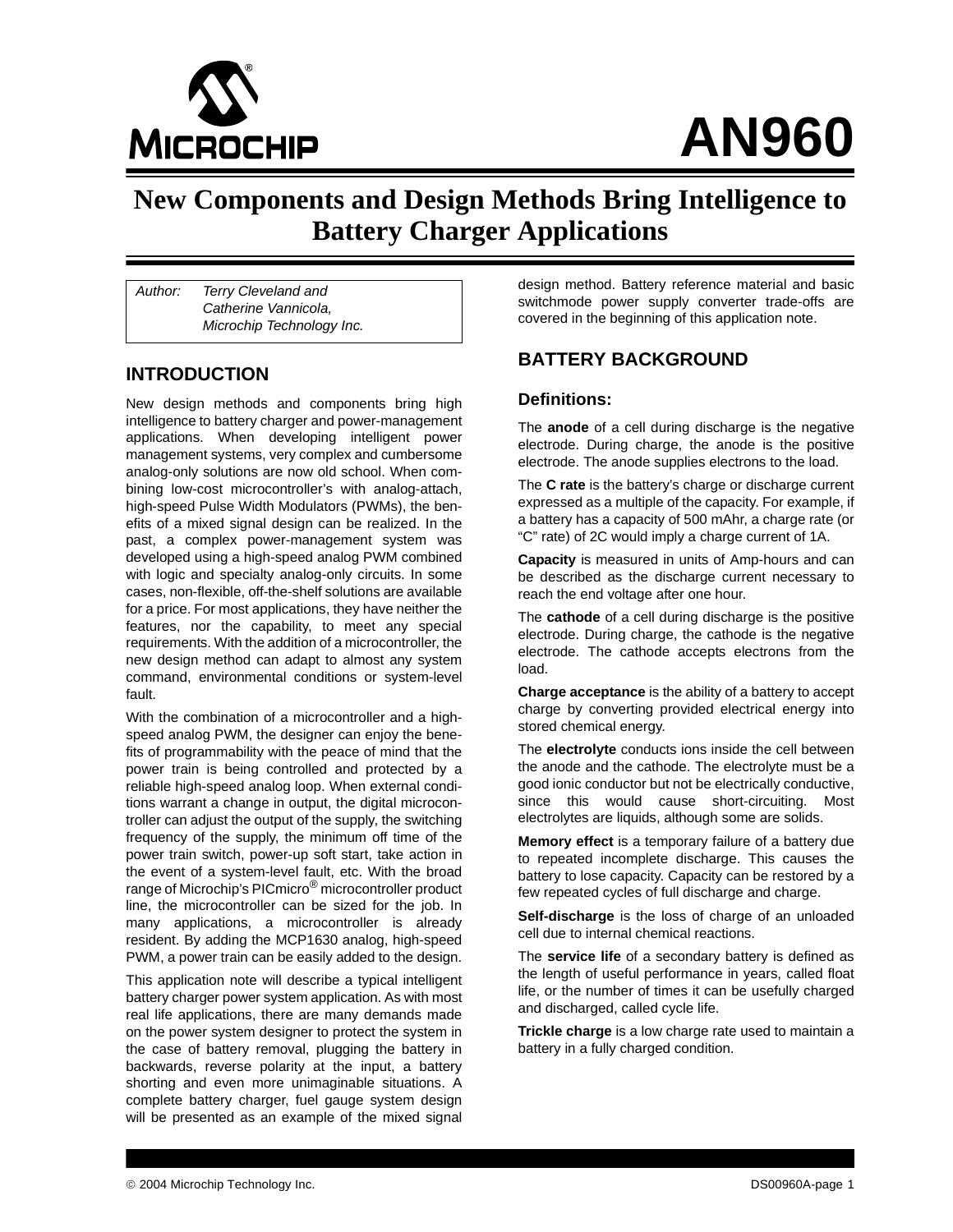[Figure 1](#page-1-0) shows the basic battery cell during charge and discharge. The anode and cathode are electrically isolated by a mechanical separator to prevent short circuiting. The electrolyte surrounds the anode and the cathode and can permeate the separator. During the discharge cycle, positive ions flow from the anode to the cathode, while negative ions flow from the cathode to the anode. Electrons flow through the external load from the anode to the cathode. During the charge cycle, this process is reversed.



<span id="page-1-0"></span>

#### **Chemistries**

There are a number of different battery chemistries available to choose from when selecting a rechargeable cell. Three of these choices are: sealed lead acid, nickel cadmium and nickel metal hydride. Each battery chemistry has advantages and disadvantages, with each having different charging requirements.

#### SEALED LEAD ACID

The sealed lead acid battery uses lead dioxide in the positive electrode and metallic lead in the negative electrode. The electrolyte is a sulfuric acid solution. During discharge, both the positive and negative electrodes convert to lead sulfate and water is generated. During charge, the process is reversed. If the cell is overcharged, hydrogen and oxygen gas are produced and there is a loss of water, resulting in a loss of capacity. The chemical processes during discharge are shown below.

Negative electrode:

 $Pb \to Pb^{2+} + 2e$  $Pb^{2+}$  +  $SO_4^{2-}$   $\rightarrow PbSO_4$ 

Positive electrode:

 $PbO_2 + 4H^+ + 2e \rightarrow Pb^{2+} + 2H_2O$  $Pb^{2+} + SO_4^2 \rightarrow PbSO_4$ 

Overall reaction:

 $Pb + PbO<sub>2</sub> + 2H<sub>2</sub>SO<sub>4</sub> \rightarrow 2PbSO<sub>4</sub> + 2H<sub>2</sub>O$ 

The lead acid battery is low in cost and available in large quantities. Lead acid batteries also come in a variety of sizes and designs. They have good high-rate performance, reasonably good low/high temperature performance and have over 70% efficiency. They have good charge retention and, since they are sealed, are maintenance-free.

The lead acid battery's main disadvantages are its lowcycle life (typically between 50 and 500 cycles), its limited energy density (30-40 Wh/kg) and its weight. Lead acid batteries should not be stored for long periods of time in a discharged state that can lead to irreversible polarization of the electrodes. The evolution of hydrogen in some designs can be an explosion hazard, while the evolution of stibene and arsine in other designs can be a health hazard.

#### SEALED NICKEL CADMIUM

The sealed nickel cadmium cell has a metallic cadmium negative electrode and a positive electrode made from nickel oxyhydroxide, with potassium hydroxide as the electrolyte. As the cell is discharged, the positive plate reduces to nickel hydroxide and the negative plate oxidizes to cadmium hydroxide.

Negative electrode:

$$
Cd + 2OH \rightarrow Cd(OH)_2 + 2e
$$

Positive electrode:

$$
NiOOH + H_2O + e \rightarrow Ni(OH)_2 + OH
$$

Overall reaction:

$$
Cd + 2NiOOH + 2H2O \rightarrow Cd(OH)2 + 2Ni(OH)2
$$

The sealed nickel cadmium battery has a long cycle life, good low-temperature and high-rate performance capability, rapid recharge capability and a long shelf life in any state of charge. The sealed design has features to prevent a build-up of pressure if overcharge should occur. It requires no maintenance, with the exception of recharging.

Sealed nickel cadmium batteries are subject to the memory effect. They have a higher cost than lead acid batteries and are outperformed by the lead acid battery at high temperatures. They have poor charge retention and have a lower capacity than other competitive batteries. There are also environmental concerns due to the use of cadmium, a heavy metal.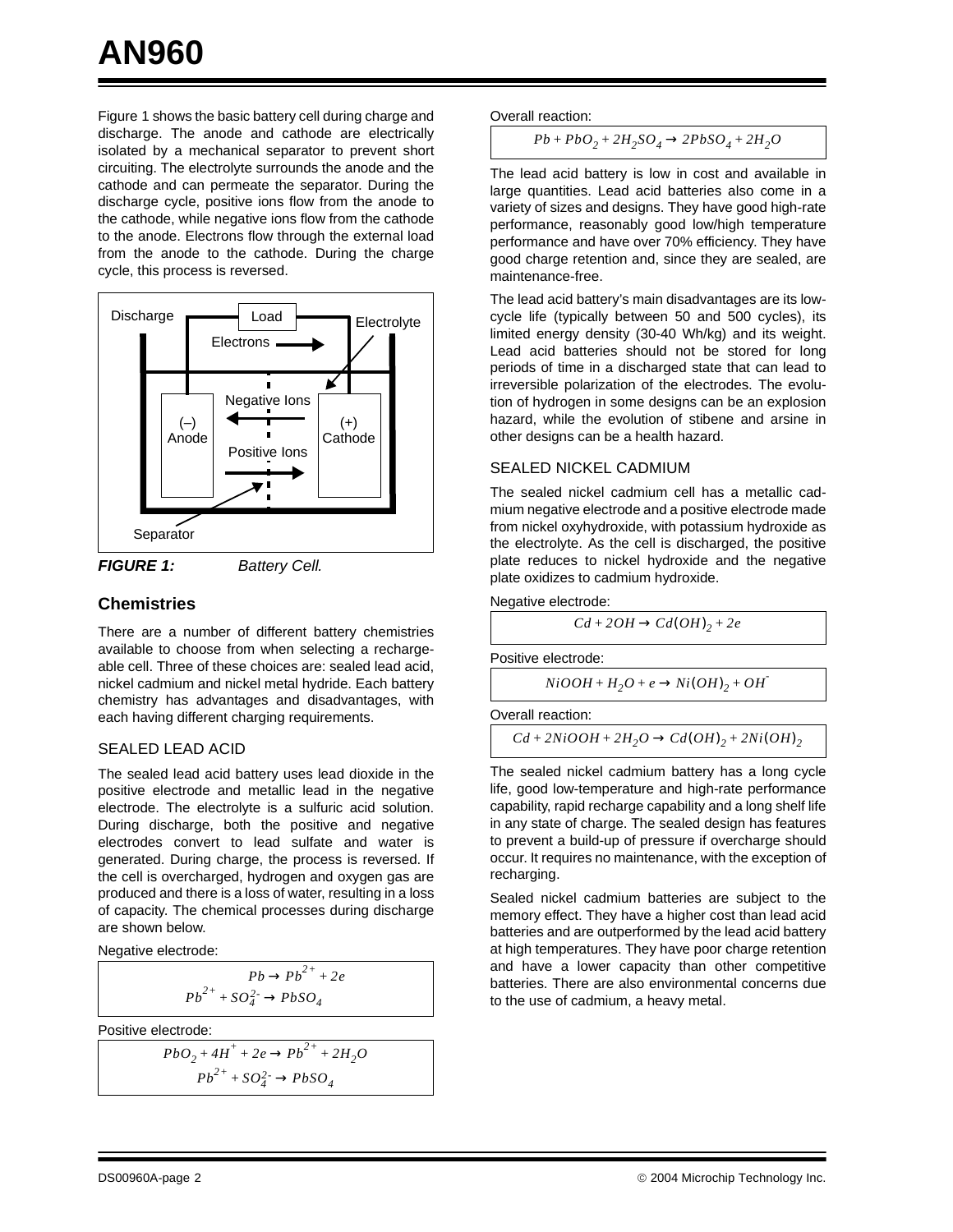#### SEALED NICKEL METAL HYDRIDE

The nickel metal hydride cell employs nickel oxyhydroxide in the positive electrode and a metal hydride rather than cadmium in the negative electrode. The electrolyte is potassium hydroxide. During discharge, the nickel oxyhydroxide of the positive electrode is reduced to nickel hydroxide and the metal hydride of the negative electrode is oxidized to the metal alloy (M).

Negative electrode:

 $MH-OH^{\dagger} \rightarrow M + H_2O + e$ 

Positive electrode:

 $NiOOH + H<sub>2</sub>O + e \rightarrow Ni(OH)<sub>2</sub> + OH<sup>-</sup>$ 

Overall reaction:

 $MH + NiOOH \rightarrow M - Ni(OH)$ <sub>2</sub>

The metal alloy used in nickel metal hydride batteries must be stable over a large number of charge/ discharge cycles. It also must be able to store hydrogen to obtain high energy density and battery capacity. The metal alloy must have high electrochemical reactivity, good kinetic properties for high-rate performance, high oxidation resistance and must be stable in an alkaline electrolyte. Two common types of metallic alloys are: rare earth alloys based on lanthanum nickel and alloys of titanium and zirconium. There are other possible substitutes that can be used to improve certain aspects of the alloy's performance.

Nickel metal hydride batteries have higher capacity than the nickel cadmium batteries. There is minimal environmental concern because they are cadmiumfree. They have a long shelf life in any state of charge and are much smaller and lighter than the nickel cadmium. They also have less susceptibility to the memory effect.

The high-rate performance of the nickel metal hydride battery is not as good as that of the nickel cadmium battery. The negative electrodes of the nickel metal hydride battery are more expensive. There is also less capacity to deliver high peak currents, greater risk of damage due to overcharging and they have a higher self-discharge rate.

[Table 1](#page-2-0) shows comparisons between relevant properties of different battery chemistries.

#### <span id="page-2-0"></span>**TABLE 1: BATTERY TECHNOLOGY COMPARISONS**

| Electrochemistry        |                             | Pb-<br>Acid   | Ni-Cd       | <b>NiMH</b> |
|-------------------------|-----------------------------|---------------|-------------|-------------|
| Nominal Cell<br>Voltage | $V$ / $cell$                | 2.0           | 1.2         | 1.2         |
| End of Life<br>Voltage  | $V$ / $cell$                | 1.7           | 1.0         | 1.0         |
| <b>Energy Density</b>   | W-hr/kg<br>W-hr/ltr         | 35<br>80      | 50<br>100   | 60<br>130   |
| Self-Discharge<br>Rate  | $%$ /month                  | $\mathcal{P}$ | 15          | 30          |
| Cycle Life              | 25% dischra<br>100% dischra | 1200<br>300   | 2000<br>500 | 500<br>500  |
| Cost/W-hr               | $$/W-hr$                    | 0.50          | 1.00        | 1.50        |

#### **Recommended Charging for NiMH**

Panasonic® recommends that its nickel metal hydride batteries be rapidly charged between 0°C and +40°C with a maximum current of 1 CmA. Rapid charge should be between 0.5 CmA and 1 CmA. Charging batteries above 1 CmA could cause the safety vents to be activated due to a rise in the internal pressure of batteries. If the battery is outside the recommended temperature range, it must be trickle charged. Rapid charge current may be applied when the voltage-percell is between 0.8V and 1.8V. Outside of this range, trickle charge must be applied. If too high a charge current is applied to deeply discharged batteries, the full capacity of the batteries may not be achieved during charge. Trickle charge should be between 0.033 and 0.05 CmA to avoid a harmful temperature rise. After trickle charge, a transition current before rapid charge of 0.2~0.3 CmA must be applied.

Rapid charge must end and trickle charge must be reapplied when the voltage drops 5 to 10 mV/cell during charge. This drop in voltage means that the battery is fully charged. Also, rapid charge must be stopped and trickle charge applied, if the battery voltage exceeds 1.8V/cell, or if the temperature rises 1 to 2°C/min. The temperature of a charging nickel metal hydride battery must not exceed 55°C for A, AA and D-sized batteries, 50°C for QA, AAA and prismatic sizes, and 60°C for L-A, L-fatA and SC sizes. Any time the temperature rises above these prescribed values, the charge must be switched to trickle to avoid impairing cycle life.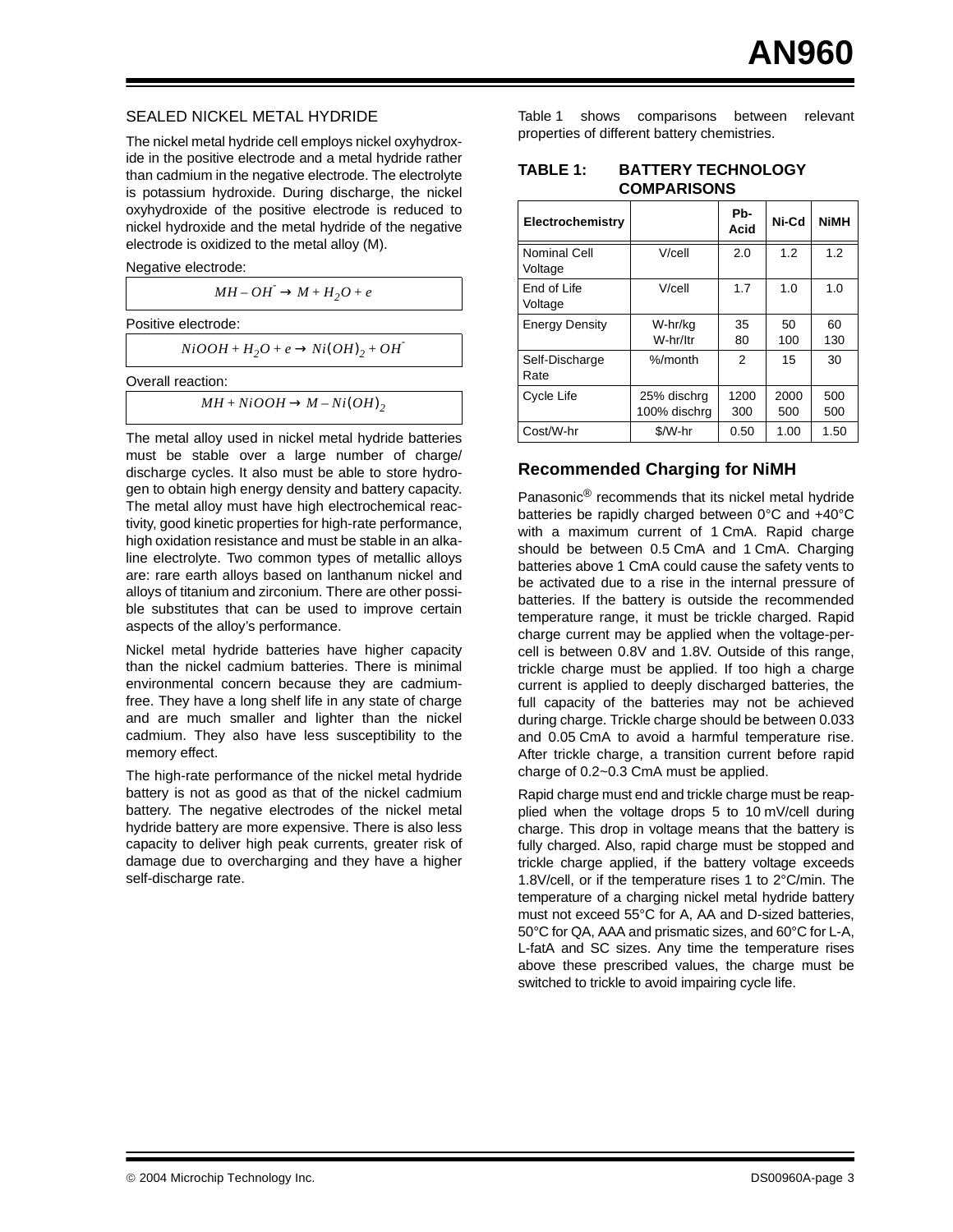In order to measure the correct change in voltage, there must be at least a 10 minute delay after the initiation of rapid charge and the beginning of voltage detection. This is done to avoid measuring voltage swings when rapid charge is commenced.

Even extensive trickle charge can lead to harmful overcharging, causing deterioration of the battery. Therefore, the total time the battery spends being charged should be limited to between 10 and 20 hours.



<span id="page-3-0"></span>**FIGURE 2:** Charge Stages.

[Figure 2](#page-3-0) shows the stages that a charging nickel metal hydride battery goes through and what the battery temperature, current and voltage characteristics are.

The charge termination method can be any one of the above or a combination. Battery manufacturers recommend using this combination method of termination to maximize the life and capacity of the NiMH battery.

#### **SELECTING THE BEST POWER TRAIN TOPOLOGY**

The most important decision when developing a power management system is selecting the "best" topology. In most applications, there are several alternatives and they should all be considered prior to making the final selection. This decision is based on total system cost and performance. Some topologies add complexity, but this may result in savings that are beneficial to a specific application.

#### **Power Topology Options**

#### BUCK CONVERTER

The buck converter or step-down converter can only step the voltage down from a higher voltage level to a lower voltage level. In this application, this may or may not be acceptable. The minimum input voltage is 8V, while the maximum output voltage is 6.4V, plus current sense voltage and voltage drop across any protection switch used to disconnect the battery in the event of an over-discharge condition.





When compared to other topologies, the buck converter is considered low in complexity. It requires a single switch, single inductor and diode (in addition to input filter and output capacitor). When looking at the buck converter for charging applications, there are a couple of key drawbacks to consider.

- There is a path from the battery back to the input through the buck switch body diode (when using a MOSFET switch). This is resolved by either adding a blocking diode at the input or, preferably, at the output of the buck regulator.
- The input current is discontinuous or pulsing. This can lead to another filtering stage at the input of the converter to meet system-level EMI specifications. This filtering stage typically consists of an inductor and capacitor to filter the pulsed input current.
- In the event of a shorted buck switch (high-side), there is no way to limit the current into the battery. This situation is hazardous and should be avoided by using a protection device (fuse).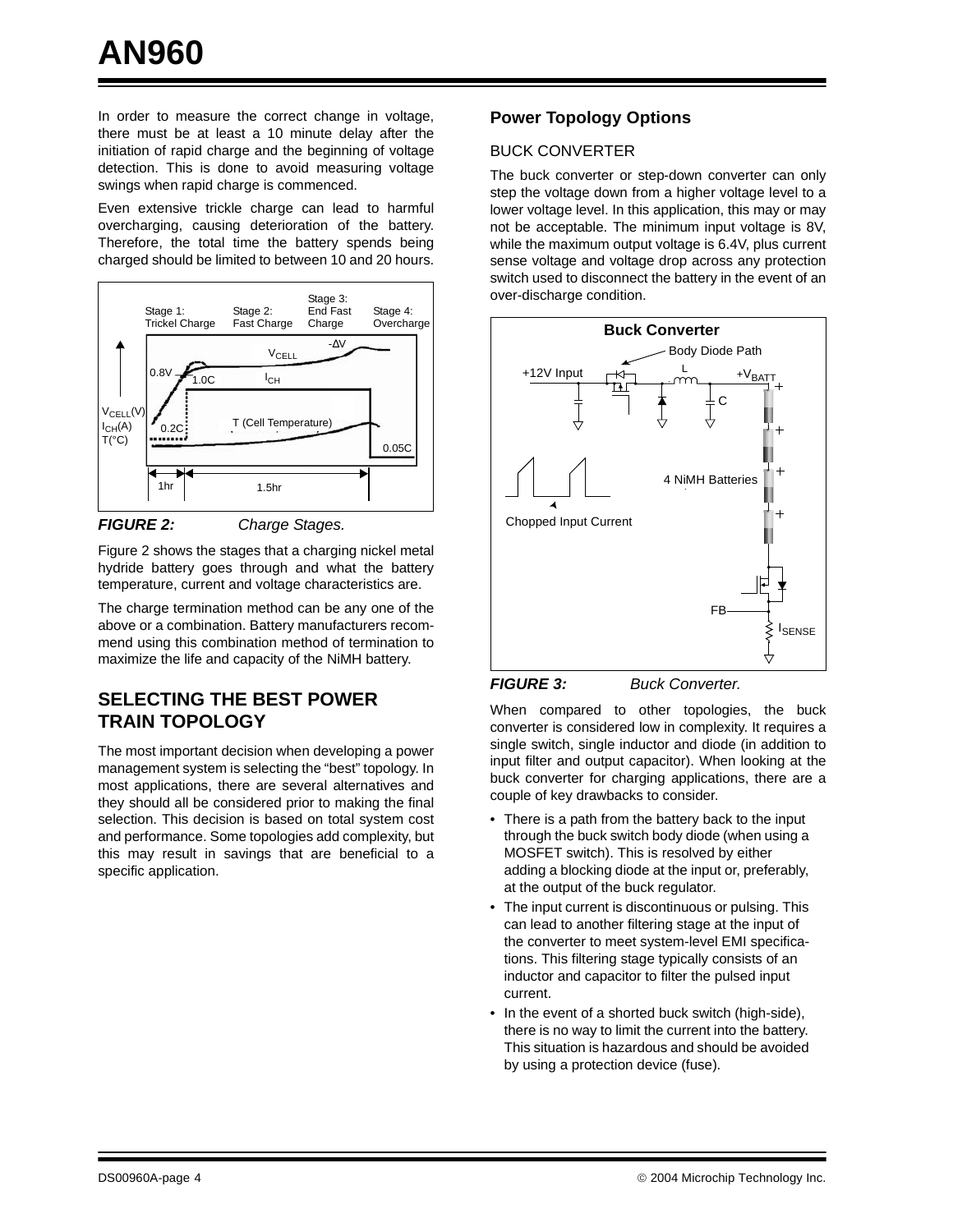#### BUCK-BOOST CONVERTER

The buck-boost converter can be configured several different ways. In order to keep the input polarity the same as the output polarity, a minimum of two switches and two diodes are used. One of the switches is in the high-side (similar to the buck converter), while one switch is in the low-side (similar to the boost regulator). This increases the cost and complexity of the buckboost topology when compared to most other solutions.





Advantages of the Buck-Boost Converter:

- Step-up and step-down capability.
- The output stage rectifier diode can be used as the reverse blocking diode.

Disadvantages of the Buck-Boost Converter:

- Discontinuous or chopping input current typically requires additional input filtering.
- In the event of a shorted high-side switch, there is no way to limit the current into the battery (similar to buck converter). This situation is hazardous and should be avoided by using a protection device (fuse).
- Two switches and two diodes necessary for buckboost capability without inverting output polarity.

#### FLYBACK CONVERTER

A flyback converter utilizes a coupled or two winding inductor. The flyback converter can provide true galvanic isolation from input to output for applications that have hazardous input voltages. This is commonly used in off-line applications (for relatively low power converters and battery chargers).



#### FIGURE 5: Flyback Converter.

Advantages of the Flyback Converter:

- Input voltage can be greater or less than the output voltage. The flyback has the same transfer function as the buck-boost converter (1:1 turns ratio coupled inductor).
- Low-side switch and low-side current sense simplify the drive scheme and peak current sense circuitry.
- The blocking diode necessary for battery charger applications is inherent in the flyback topology.
- Additional output voltages are easily added using additional winding on the coupled inductor. By adjusting the turn ratio of the secondary windings, a large step-up or step-down ratio can be accomplished.

Disadvantages of the Flyback Converter:

• The main disadvantage of the flyback converter is related to the leakage inductance of the coupled inductor. Every magnetic device that has more than one winding will have a leakage inductance from one winding to the other. When the Flyback low side switch turns off, this leakage inductance is not clamped. This unclamped inductance requires the addition of a snubber or damping circuit. For low-power, low-cost applications, this snubber tends to be dissipative and requires additional components.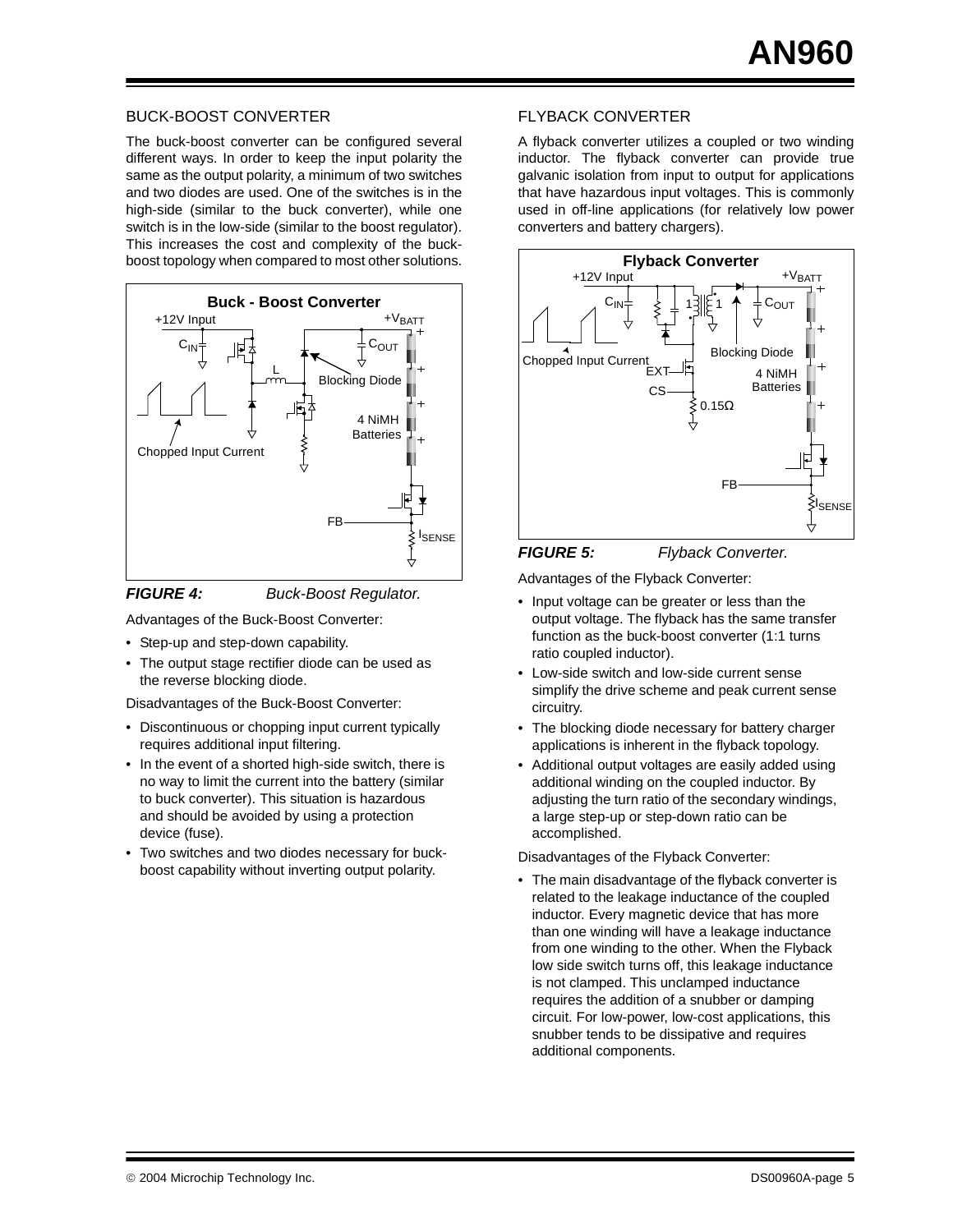The peak voltage observed on the drain of the low-side switch (when off) is equal to:

$$
\rm V_{\rm IN} + (N_P/N_S) \star V_{\rm OUT} + V_{\rm LK}
$$

for a coupled inductor where  $N_P = #$  of primary turns and  $N_S = #$  of secondary turns. The higher the leakage inductance between the primary and secondary windings, the more energy available to develop voltage overshoot. To a certain degree, this can be suppressed using a dissipative snubber which is detrimental to converter efficiency.

• The flyback converter uses an inductor with two windings. For some applications, this can lead to a custom magnetic design. For applications where a 1:1 turn ratio can be used, there are many magnetic suppliers that offer standard off the shelf products.

#### SEPIC CONVERTER

The Single-Ended Primary Inductive Converter (SEPIC) was developed primarily to have step-up and step-down capability without inverting the polarity of the regulated output. The main difference between the SEPIC converter and the previously mentioned topologies is the addition of another energy storage element. The SEPIC uses a coupling capacitor to store and transfer energy.



Advantages of the SEPIC converter:

- Low-side switch and low-side current sense simplify the drive scheme and peak current sense circuitry.
- The blocking diode necessary for battery charger applications is inherent in the SEPIC topology (similar to the flyback).
- Input voltage can be greater or less than the output voltage.
- The input current to the SEPIC converter is continuous, similar to a boost regulator. For topologies having continuous input current, the input EMI filtering can be significantly reduced (or is not even necessary). The amount of noise generated at the input of the SEPIC is much lower than in the case of the buck, buck-boost or even the flyback converter. In applications where noise reflected back to the input from the switching regulator is a concern, a SEPIC converter has a distinct advantage.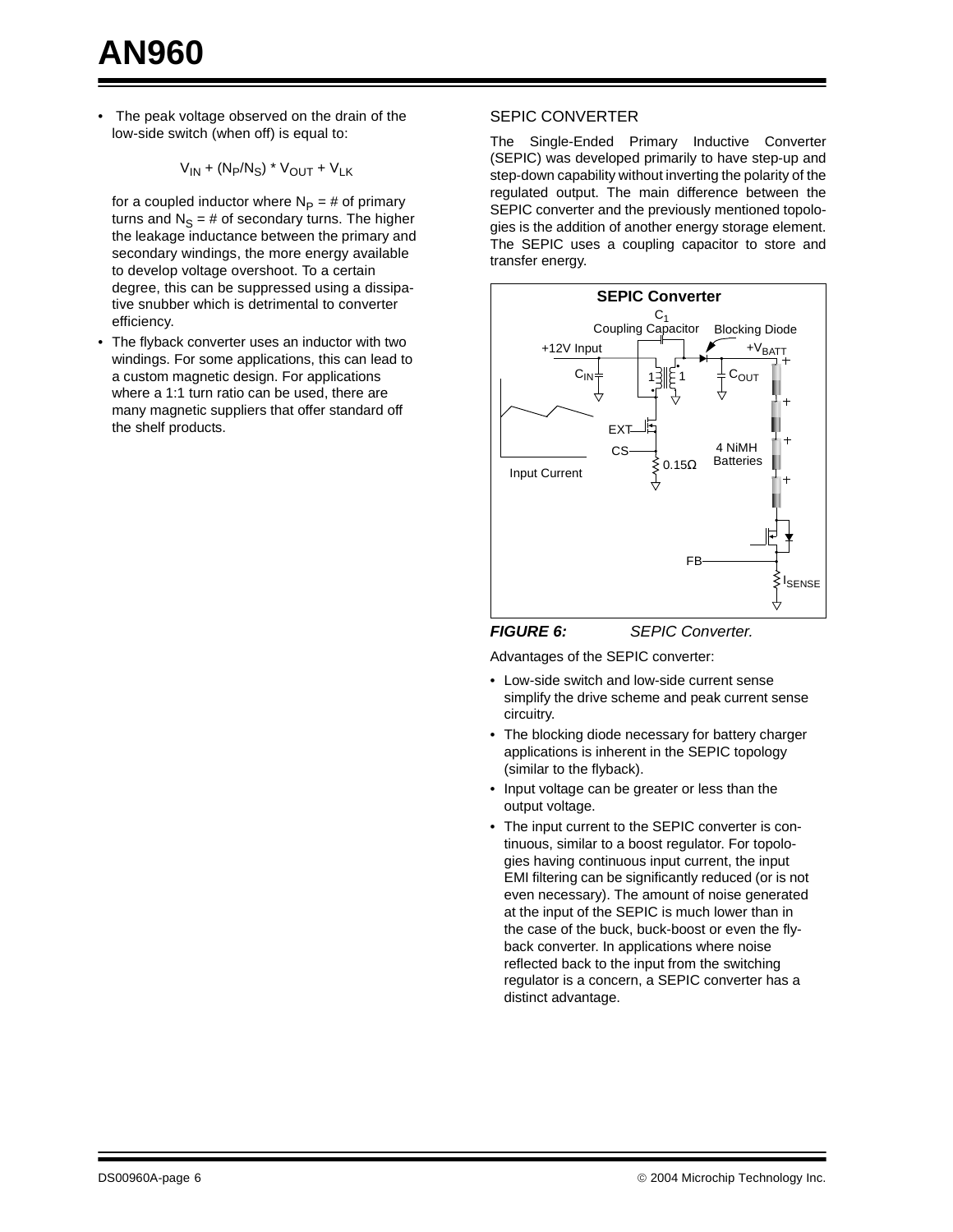- The SEPIC converter provides capacitive primaryto-secondary isolation. In the event of a main switch short, the output voltage is not shorted to the input voltage, similar to the case of the buck converter. This provides a level of protection for the load. In the case of battery chargers, even with the reverse-current blocking diode, there is no protection in the event of a short circuit.
- The coupling capacitor clamps the winding leakage inductance energy; no snubber circuit is necessary.

The main disadvantages of the SEPIC converter are the higher switch current and the addition of the coupling capacitor. For lower voltage applications (sub 100V switch), new MOSFET technology has lower onresistance while keeping switch capacitance low. There have also been significant improvements in lower voltage (sub 50V) ceramic capacitor technology. In this example, a SOT23 85 milli-ohm switch rated for 30V and 0805 1 µF 25V ceramic capacitor was used. For high-voltage, high-power applications, the higher switch current and additional energy storage coupling capacitor is both a technical, as well as cost, concern.

#### **Selecting Topology**

After careful consideration, the SEPIC converter was chosen for this 12V nominal input and four NiMH cell battery load (500 mA fast charge current). The technical advantages of the SEPIC converter outweigh the disadvantages for this low-voltage, low-power application. The SEPIC input is designed to have low ripple current so an additional input filter may not be necessary. The SEPIC rectifying diode is also used as the battery reverse current blocking diode.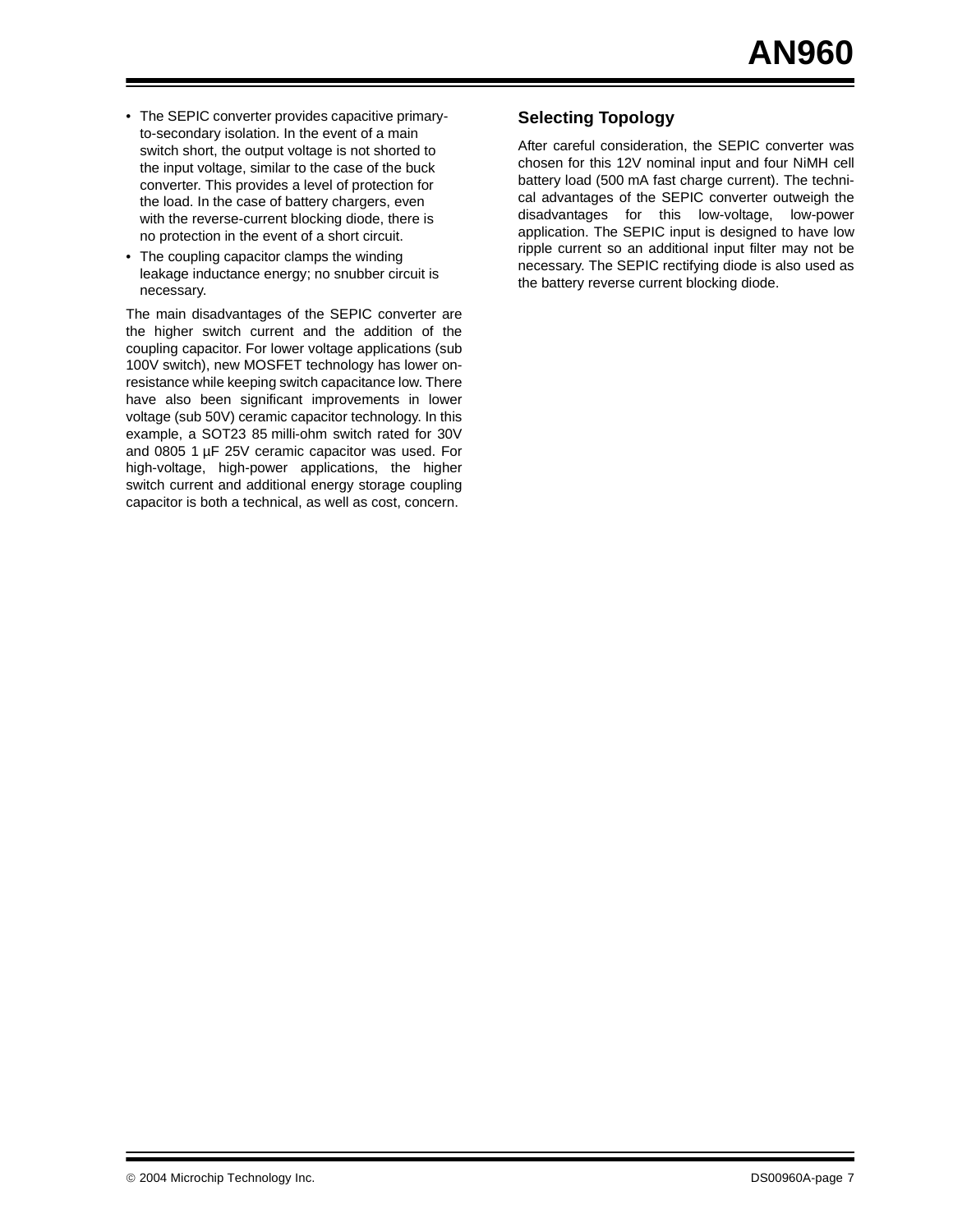#### **4-CELL NIMH BATTERY CHARGER APPLICATION EXAMPLE**

#### **Application Description**

Complete system to charge four series NiMH rechargeable batteries at 500 mA. Additional features include:

- Charge batteries to manufacturer's recommended profile. (This can change from manufacturer to manufacturer and should be adhered to for maximum battery performance. Many off-the-shelf switching battery chargers set the trickle charge current as a ratio of fast charge current not fully optimizing the battery life.)
- Terminate charge current based off change in voltage versus time and/or change in battery temperature versus time or a maximum length of time.
- Minimize size and cost of power system used to charge batteries.
- Maintain high-power conversion efficiency.
- Minimize quiescent current draw on the battery during power outages.
- Provide visual indication of state of charge.
- Protect the battery and circuitry from:
	- battery disconnect
	- battery short circuit
	- overcharge
	- overdischarge
- Soft start the power train during startup or recovery from a fault mode.
- Integrate battery energy used to provide "fuel gauge" to system for display.
- Provide I<sup>2</sup>C<sup>™</sup> standard communications to host system.
- Minimize EMI and noise on the input source of the battery charger.

A list of requirements on the power management system is not an uncommon situation. All of the features and functions listed above are necessary to provide an efficient and safe solution to charging NiMH batteries.

#### **Battery Charger Design Specifications**

- Input Voltage Range:
	- 8V to 15V
- Charge Current:
	- Fast Charge =  $0.5C$  to 1C or 500 mA
	- Trickle Charge = 0.1C or 50 mA
	- Top off Charge  $= 0.05C$  or 25 mA
- NiMH Cell Voltage Charge Range:
	- 0V to 0.8V per Cell Trickle Charge Only
	- 0.8V to 1.6V per cell Fast Charge
- Charge Termination Method:
	- Based on termination voltage (-dV/dt)
	- Based on temperature (+dT/dt)
	- Based on charge cycle elapsed time
	- Based on total charge cycle time

The charge termination method can be any one of the above, or a combination. Battery manufacturer's recommend using this combination method of termination to maximize the life and capacity of the NiMH battery.

- Low quiescent current draw on battery during input power failure, typically 29 µA.
- Charge mode indication using LED.
- Failure mode indication using LED.
- Capability to sense discharge current and provide <sup>2</sup>C communication to host for remaining capacity information.
- Minimum of 80% efficiency.
- Minimize board area and height.
- Overvoltage protection in the event of an open battery.
- Overcharge protection to prevent the battery from becoming dangerously overcharged.
- Overcurrent protection in the event of a shorted battery.
- Overtemperature protection to prevent the battery from reaching too high a temperature during charge.
- Soft-start capability by holding the reference voltage low during power-up.
- A simple fuel gauge that has a dual MCP6042 amplifier, a 1-channel sense voltage and a 1-channel sense current.
- Flexibility to optimize the charging algorithm for new battery technology and add proprietary features by coding the microcontroller.
- Ability to adapt to environmental effects, such as ambient temperature.
- The output voltage range, input voltage range and output power can be scaled using different external component set.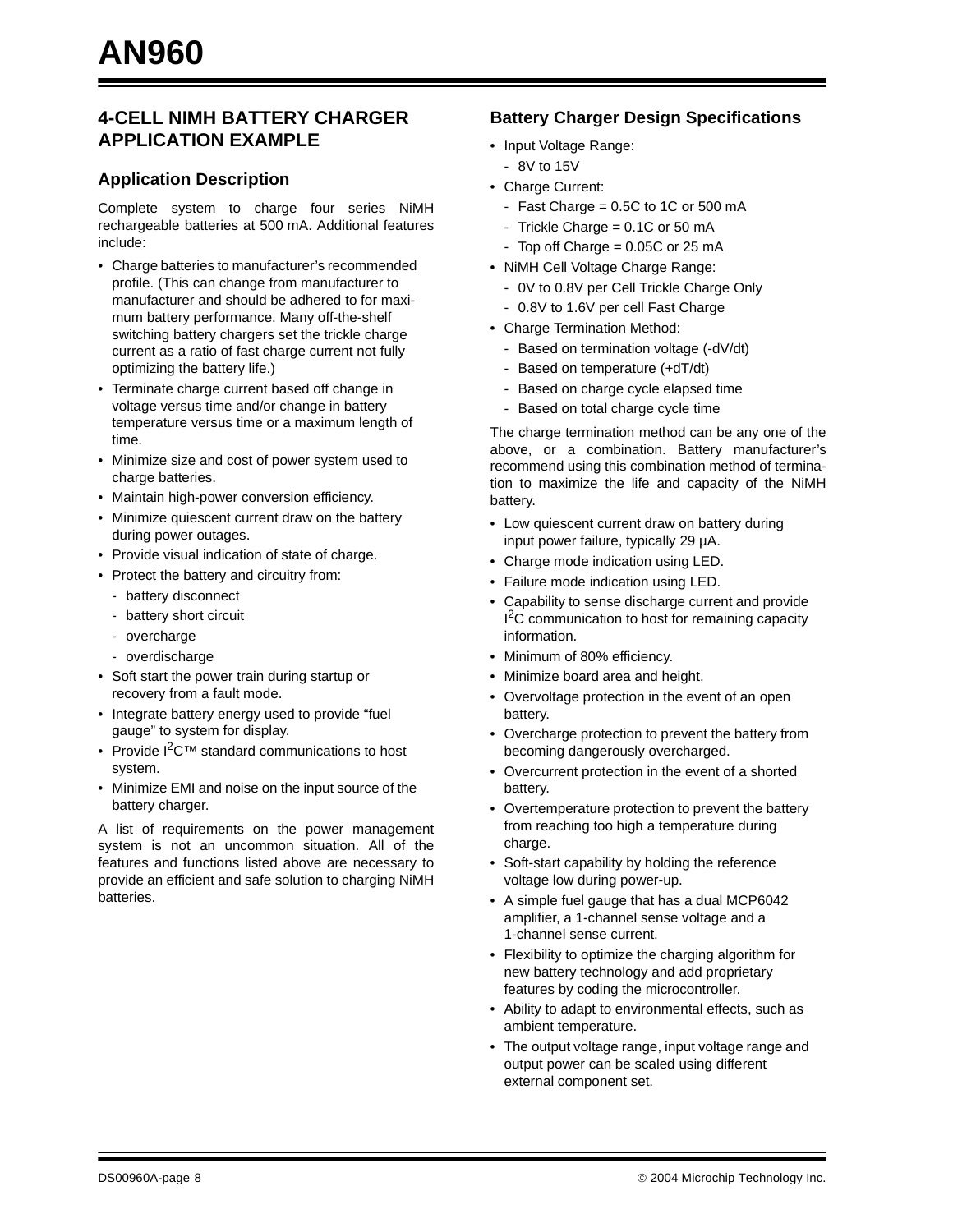#### **Power Train Design**

<span id="page-8-0"></span>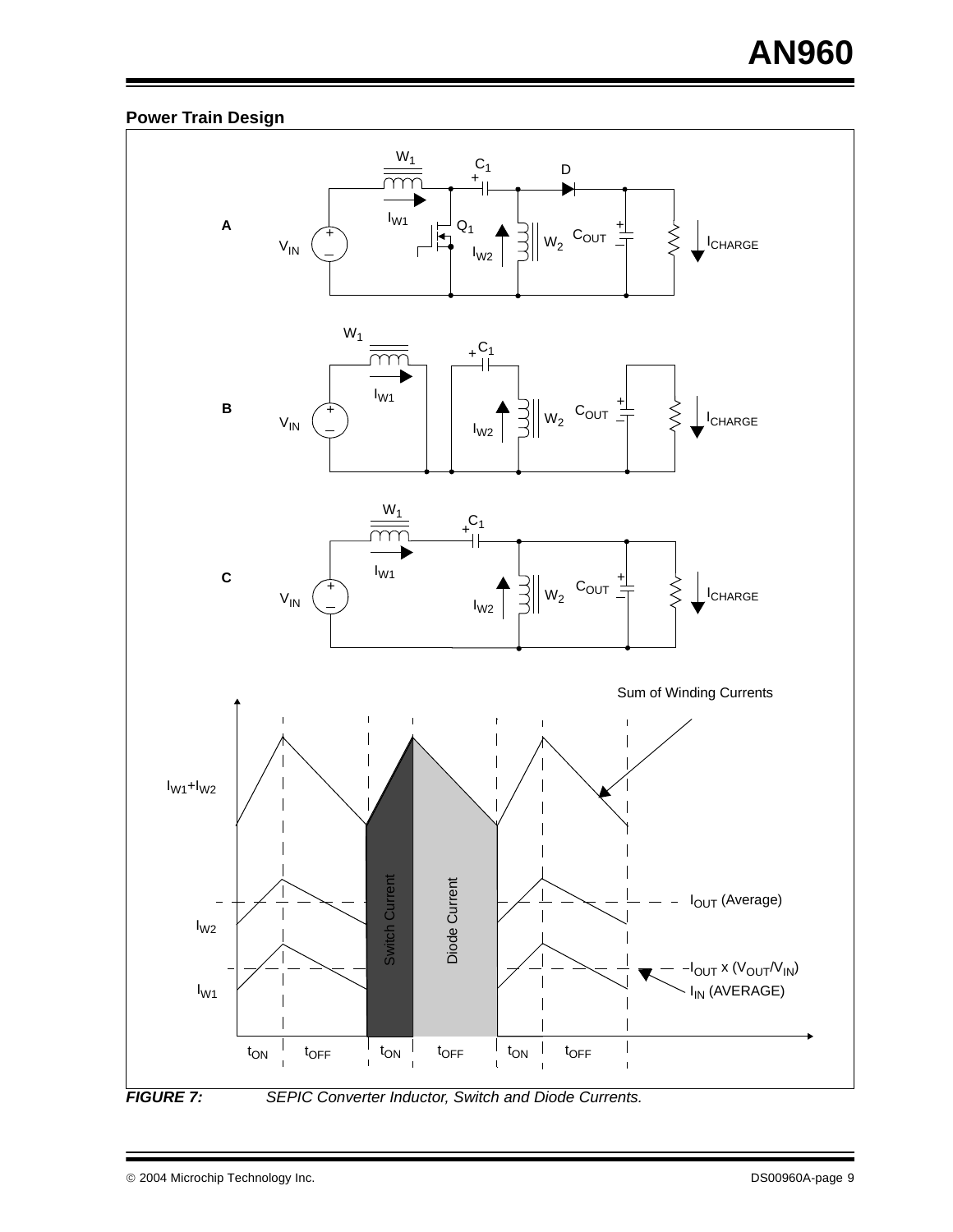#### POWER TRAIN CALCULATIONS



**FIGURE 8:** SEPIC Switch ON.

To design a SEPIC converter or any switching power converter, it is best to visualize the switching waveforms. For the SEPIC converter, there can be many modes of operation depending on the continuity of the inductor current. For this application, a coupled inductor is used, eliminating several of the discontinuous modes of inductor current operation. Since the windings are coupled, they are either operating in the Continuous Inductor Current mode or the Discontinuous Inductor Current mode.

Switching Frequency:

- Fast Charge  $F_{SW} = 1$  MHz
- Trickle Charge  $F_{SW}$  = 400 kHz

The power train switching frequency is adapted to the charge current using the PICmicro<sup>®</sup> microcontroller and MCP1630 architecture. This adaptation provides the best switching frequency for both operating conditions. For example, when the charging current is 500 mA, the SEPIC converter operates at 1 MHz and minimizes the ripple current seen at the input of the converter. This will reduce, or even eliminate the need for additional input filtering, depending on the application. When the converter changes charge current to trickle charge, the input sensed current used to terminate the duty cycle is very small, making it difficult to maintain a fixed frequency. Under these conditions, pulse-skipping can occur. By adapting the switching frequency to 400 kHz, the sensed current ramp is increased and the SEPIC converter will maintain a constant fixed frequency switching. This will eliminate the variable pulse skipping that can occur while minimizing the ripple current at high load. This reduces the reflected input ripple current without adding extra filtering.

The SEPIC switch  $(Q_1)$  is turned on at the start of the cycle ([Figure 7B](#page-8-0)). As shown in [Figure 7](#page-8-0)B, the  $I<sub>SWA</sub>$  current will ramp up at a rate of  $V_{IN}$  /  $L_1$  (where  $L_1$  is the inductance of the  $W_1$  winding of the coupled inductor). The current in winding 2 (W<sub>2</sub>) ramps at  $V_{C1}/L_2$ . In the case of the 1:1 coupled inductor,  $L_1 = L_2$ . It will be shown that for the SEPIC converter topology, the DC voltage across  $V_{C1}$  is equal to  $V_{IN}$ . For the case of the coupled inductor,  $\Delta I_{W1} = \Delta I_{W2}$ . The switch current (Q<sub>1</sub>) is equal to the sum of  $I_{W1}$  and  $I_{W2}$  during the switch on time. The input current is continuous (and equal to  $I_{W1}$ ), minimizing the input ripple current when compared to other topology choices for the constant current battery charger.

When  $Q_1$  turns off, the path for current flow changes ([Figure 7C](#page-8-0)).





With  $Q_1$  off, the path for current is now from the input, through winding 1 (W<sub>1</sub>) and the coupling cap (C<sub>1</sub>) to the output. Another path for current flow exists through winding 2 ( $W_2$ ) to the output. The sum of  $W_1$  and  $W_2$ currents flow to the output. During the switch off time, the sum of  $W_1$  and  $W_2$  current must also replenish  $C<sub>OUT</sub>$  (output capacitor). Looking at the  $I<sub>COUT</sub>$ waveform, it can be seen that the output current of the SEPIC converter is discontinuous and pulsed. This may require additional filtering for low output ripple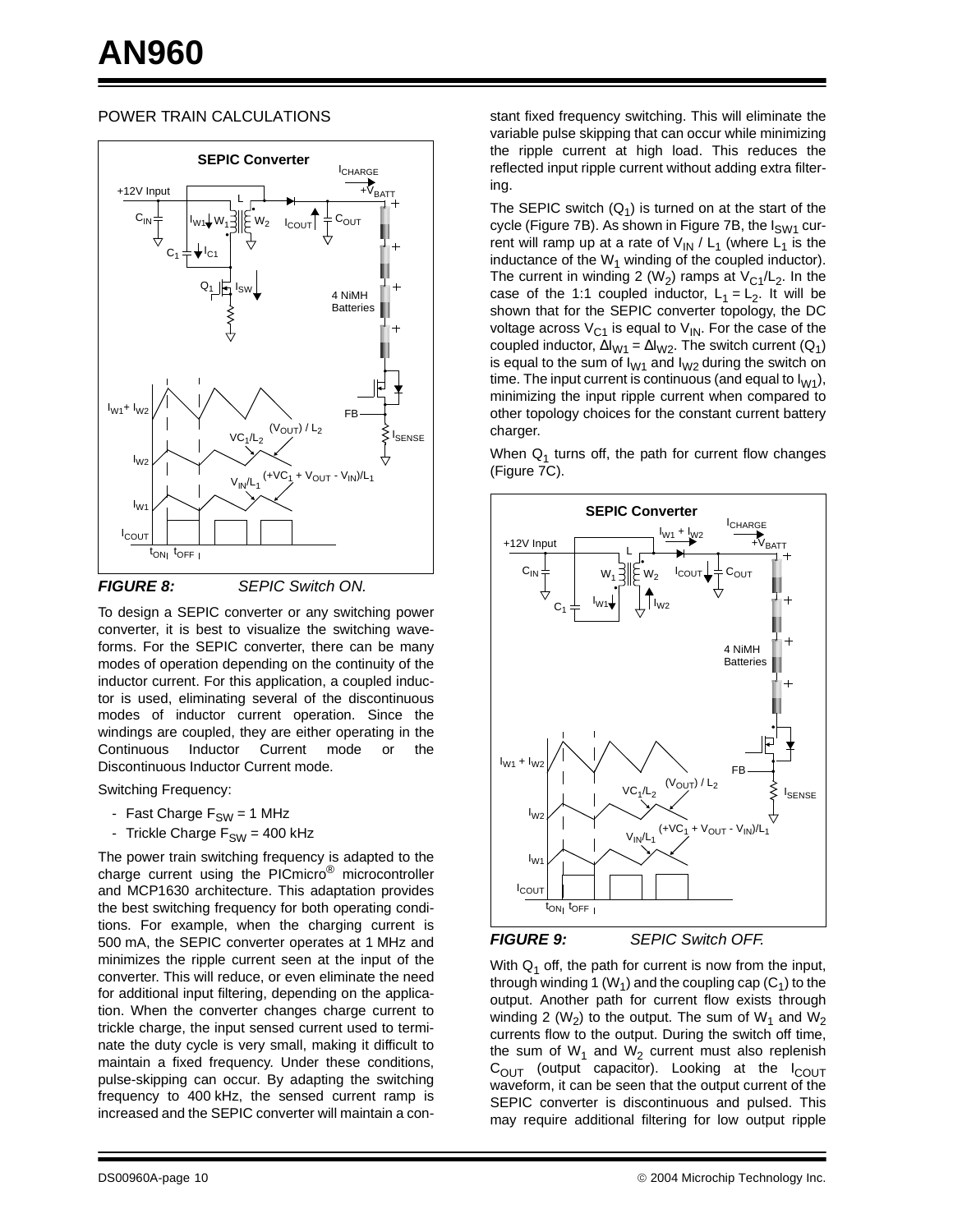voltage applications. Typically the output ripple is not a concern for battery charger or constant current lighting applications.

The transfer function for the SEPIC converter is derived in a similar fashion as other switching power topologies. Like all switching systems operating in the steady state, the volt-time product of the magnetic device(s) must be balanced and the charge-time product on all capacitor(s) must be balanced (what goes in must equal what comes out over a switching cycle during steady-state operation).

Looking closer at the SEPIC topology, the input components ( $W_1$ ,  $Q_1$ ) look like a standard boost converter input stage. The output components,  $(W_2, D \text{ and } C_{OUT})$ look like an inverted buck-boost converter. The goal is to determine the volt-time product on the magnetic devices during the switch on time and set that equal to the volt-time product on the magnetics during the switch off time. Using this premise, the transfer function can be derived.

 $T_{SW} = 1/F_{SW}$ 

Basic Definitions:

- $T_{SW}$  = Switching Period
- $F_{SW}$  = Switching Frequency
- Switch on time =  $t_{ON}$
- Switch off time =  $t_{\text{OFF}}$
- Duty Cycle (D) =  $t_{ON}$  / T<sub>SW</sub>

Balance the inductor volt-time product in the boost stage  $(W_1)$ .

 $Q_1$  Turned on (+ Slope).

$$
\Delta I_{WI}/t_{ON} = V_{IN}/L_{WI}
$$

 $Q_1$  Turned off (- Slope).

$$
\Delta I_{WI}/t_{OFF} = \frac{V_{CI} + V_{OUT} - V_{IN}}{L_{WI}}
$$

Inductor slope's must be equal for volt-time balance.

$$
t_{ON} \times \frac{V_{IN}}{L_{WI}} = t_{OFF} \times \frac{V_{CI} + V_{OUT} - V_{IN}}{L_{WI}}
$$

Multiply both sides by  $1/(t_{ON} + t_{OFF})$ .

$$
V_{IN} \times D = (V_{CI} + V_{OUT} - V_{IN}) \times (1 - D)
$$

Solve for  $V_{C1}$ .

$$
V_{CI} = V_{IN} \times \left(\frac{1}{I - D}\right) - V_{OUT}
$$

For the second stage, the inductor slopes must also be equal.

Q1 Turned on (+ Slope).

$$
\frac{\Delta I_{W2}}{t_{ON}} = \frac{V_{CI}}{L_{W2}}
$$

Q1 Turned off (- Slope).

$$
\frac{\Delta I_{W2}}{t_{OFF}} = \frac{V_{OUT}}{L_{W2}}
$$

Inductor slope's must me equal for volt-time balance.

$$
t_{ON} \times \frac{V_{C1}}{L_{W2}} = t_{OFF} \times \frac{V_{OUT}}{L_{W2}}
$$

Multiply both sides by  $1/(t_{ON} + t_{OFF})$ .

$$
V_{CI} \times D = V_{OUT} \times (I - D)
$$

Solving for  $V_{C1}$ .

$$
V_{CI} = V_{OUT} \times \left(\frac{I - D}{D}\right)
$$

Set  $V_{C1} = V_{C1}$  for both the Boost stage and the Buck-Boost stage.

$$
V_{CI} = V_{IN} \times \left(\frac{1}{1 - D}\right) - V_{OUT} = V_{OUT} \times \left(\frac{1 - D}{D}\right)
$$

Solving for  $V_{\text{OUT}}/V_{\text{IN}}$ .

$$
\frac{V_{OUT}}{V_{IN}} = \left(\frac{D}{I - D}\right)
$$

Looking back, if D/(1-D) X V<sub>IN</sub> is substituted for V<sub>OUT</sub>, it is shown that  $V_{C1} = V_{IN}$ . This is true if  $C_1$  is sufficiency large enough that the ripple voltage on  $C_1$  is low.

Now that the duty cycle is known as a  $V_{\text{OUT}}/V_{\text{IN}}$ relationship, the duty cycle can be calculated for any input output condition. Remember, this transfer function is dependent upon the fact that inductor current is continuous or never reached zero. If it does reach zero, this transfer function is no longer true and there is another state added to the operation.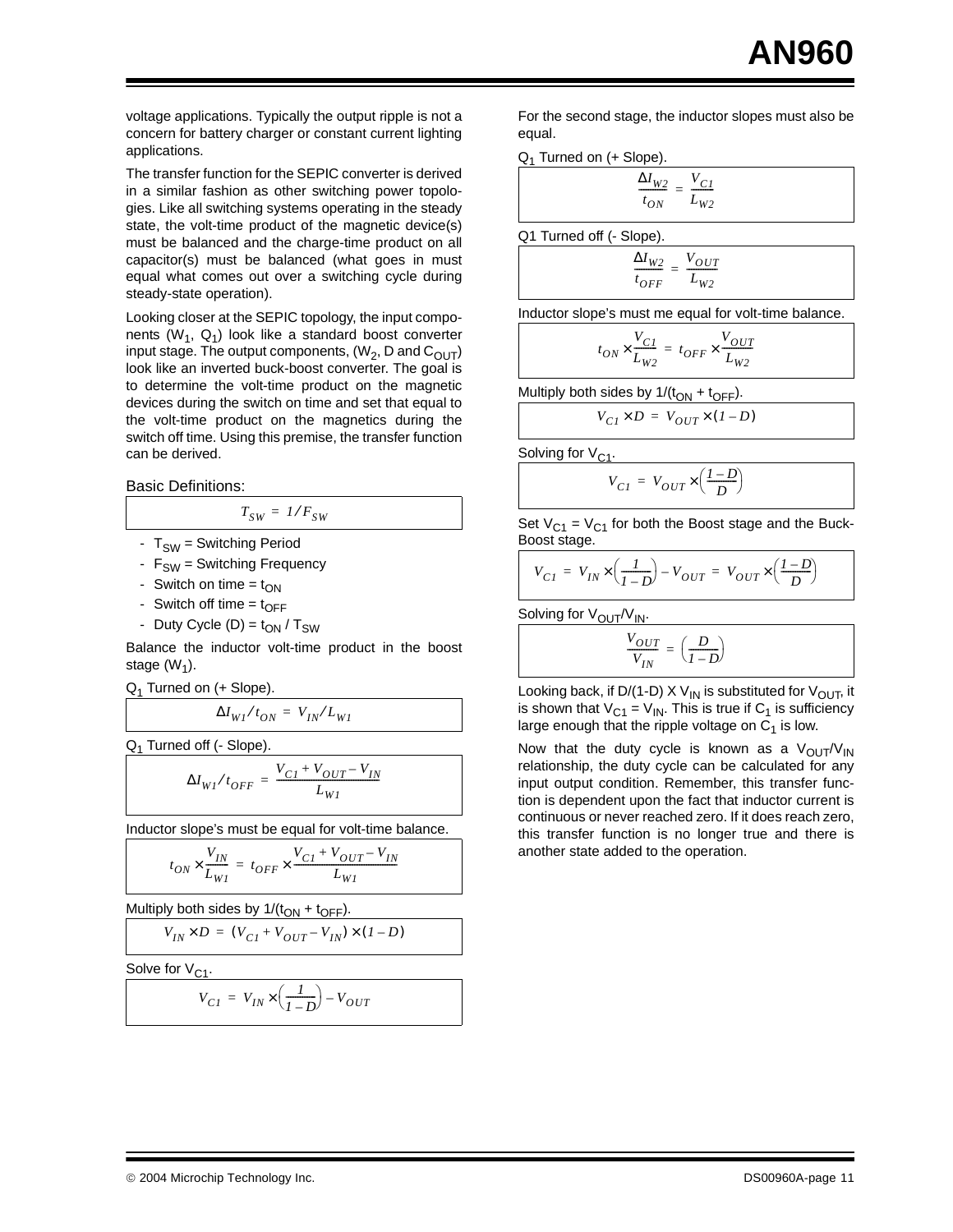#### Inductor Winding Current Calculation

The first step to calculating the inductor winding current is to know the maximum output power. For this constant current battery charger application, the output power is simply the maximum output voltage times the charge current.

$$
P_{OUT} = V_{OUT} \times I_{CHARGE}
$$

Maximum output voltage is equal to 6.4V (4 batteries @  $1.5V + V_{\text{SENSE}} + \text{margin}$ .

 $P_{\text{OUT}} = 6.4V \times 500 \text{ mA or } 3.2 \text{ Watts.}$ 

Since energy is conserved, the input power is equal to the output power (assuming 100% efficiency). An efficiency estimate can be used to closer approximate the input current.

$$
P_{IN} = P_{OUT}/(Efficiency)
$$
  
P<sub>IN</sub> = 3.2 Watts / 85%; 85% used as a typical efficiency estimate.

 $P_{IN}$  = 3.77 Watts

The average input current is equal to the input power divided by the input voltage.

 $I_{IN(AVG)} = P_{IN}/V_{IN}$  $I_{INAVG}$  = 3.77 Watts/12V (Nominal)  $I_{INAVG}$  = 314 mA. (Typical average input current)

The peak-to-peak  $W_1$  inductor current ripple calculation was shown earlier. Given the derived transfer function and the maximum voltage on the output of the converter to be 6.4V, the switch on time is estimated.

Switch On Time

$$
t_{ON} = \frac{V_{OUT}/(V_{OUT} + V_{IN})}{F_{SW}}
$$

For the 12V input and 6.4V output case, the on time of the switch is estimated to be approximately 348 ns. (1 MHz switching frequency).

The input peak to peak ripple current can be calculated.

**GIVEN:**  $L_{W1} = L_{W2} = 20 \mu H$ Input Peak-to-Peak Ripple Current (W<sub>1</sub>)

| $\Delta I_{L(W1)}$ | $=$ | $(12V / 20 \mu H)$ x t <sub>ON</sub> = 208 mA |
|--------------------|-----|-----------------------------------------------|
|                    |     |                                               |

$$
I_{L(W1)PK} = I_{INAVG} + 1/2 \times \Delta I_{L(W1)}
$$
  
\n
$$
I_{L(W1)PK} = 418 \text{ mA for winding 1 (W1)}
$$
  
\n
$$
I_{L(W1)MIN} = I_{INAVG} - 1/2 \times \Delta I_{L(W1)}
$$

 $I_{L(W1)MIN}$  = 210 mA for winding 1 (W<sub>1</sub>)

The ripple current in winding  $(W_2)$  is calculated in a similar fashion. The main difference is that the average current in  $W_2$  is equal to  $I_{\text{OUT}}$  or 500 mA in this application.

W<sub>2</sub> Peak-to-Peak Ripple Current

|                                                                                                                               |  | $\Delta I_{L(W2)}$ = (12V / 20 µH) x t <sub>ON</sub> = 208 mA |  |  |
|-------------------------------------------------------------------------------------------------------------------------------|--|---------------------------------------------------------------|--|--|
|                                                                                                                               |  | $I_{L(W2)PK} = I_{OUTAVG} + 1/2 \times \Delta I_{L(W2)}$      |  |  |
|                                                                                                                               |  | $I_{L(W2)PK}$ = 604 mA for winding 2 (W <sub>2</sub> )        |  |  |
|                                                                                                                               |  | $I_{L(W2)MIN}$ = $I_{OUTAVG} -1/2 \times \Delta I_{L(W2)}$    |  |  |
|                                                                                                                               |  | $I_{L(W2)MIN}$ = 396 mA for winding 1 (W <sub>2</sub> )       |  |  |
| $\mathsf{a}\mathsf{t}\mathsf{a}\mathsf{t}$ . In the case of $V_{\mathsf{u}}$ , $\mathsf{u} = V_{\mathsf{u}}$ , the current in |  |                                                               |  |  |

**Note:** In the case of  $V_{IN} = V_{OUT}$ , the current in  $W_1 = W_2$  (ripple and average).

The coupled inductor winding currents calculated above are used to determine the size of the inductor necessary. High switching frequency has several advantages, smaller ripple current, lower peak and RMS current and lower volt-time product on the inductor core. This leads to a small, low-cost solution.

#### SEPIC Switch Current and Voltage Calculations

The switch current  $(I_{Q1})$  is equal to the combination of the winding currents during the switch on time. When the switch is turned on, it conducts the current in  $W_1$ and  $W_2$ .

$$
I_{SW} = I_{W1} + I_{W2} = 814
$$
 mA (Average)

 $I_{SWPK}$  = 418 mA + 604 mA = 1.12 A

The minimum switch current is equal to:

 $I_{SWMIN}$  = 210 mA + 396 mA = 606 mA

RMS of a Trapezoidal waveform

$$
I_{SWRMS} = \sqrt{D \times \left(\frac{I_A^2 + I_A \times I_B + I_B^2}{3}\right)}
$$
  
\n
$$
I_A = 606 \text{ mA} = \text{Minimum},
$$
  
\n
$$
I_B = 1.12 \text{ A} = \text{Maximum}
$$

The RMS value of the switch current is approximately 516 mA.

The peak switch voltage is equal to  $V_{IN} + V_{OUT}$  for the SEPIC converter. Any leakage inductance voltage spike is clamped through the output diode by the output capacitor. A switch voltage rating for this application should be a minimum of  $V_{IN}(MAX) + V_{OUT}(MAX)$ .

$$
V_{SW} = 15V + 6.4V
$$

$$
V_{\text{SW}} = 21.4 \text{V}
$$

A 30V, 80 milli-ohm, logic-level switch is selected. MOSFET switching losses should also be considered when selecting the MOSFET switch. Low on resistance switches tend to have high capacitance and will switch slower, increasing switching losses. The lowest  $R_{DSON}$ MOSFET is not necessarily the best choice. When using the SOT23 package for a 30V MOSFET, there are many choices available.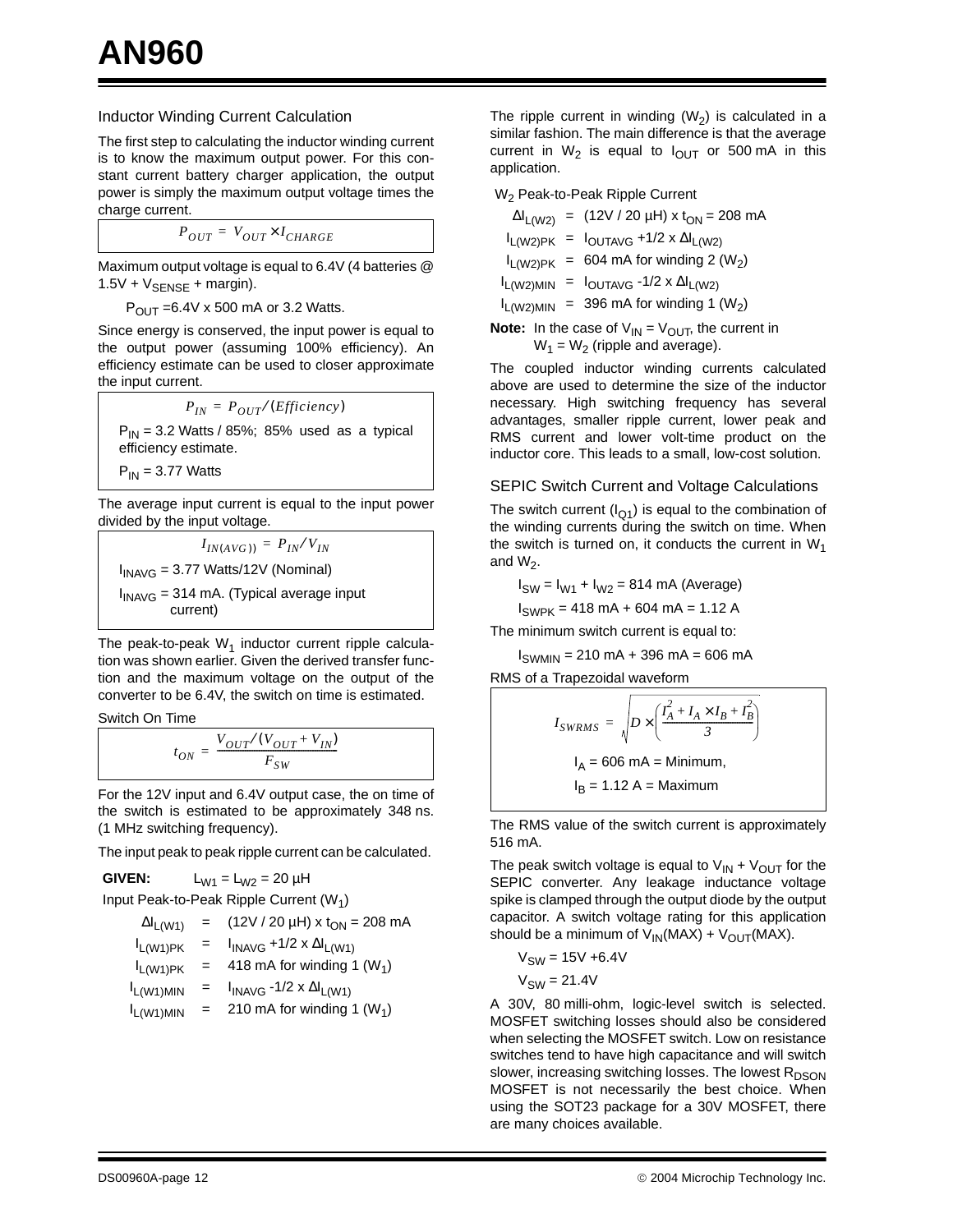#### SEPIC Diode Voltage and Current Calculations

A schottky diode is recommended for low-voltage applications. For battery charger applications, the SEPIC diode will block current flow from the battery back to the input. The reverse leakage current of the selected schottky diode can be a critical parameter, if low battery drain is desired. Low schottky diode forward drop is also a key parameter; the low drop improves converter efficiency.

The maximum reverse voltage across the SEPIC diode occurs during the switch on time. The cathode of the schottky diode is connected to  $V_{\text{OUT}}$ , the anode of the schottky diode is connected to the SEPIC coupling capacitor. The voltage across the coupling capacitor voltage is equal to  $V_{\text{IN}}$ ; the voltage across the diode is equal to  $V_{\text{OUT}}$  - (- $V_{\text{IN}}$ ) or  $V_{\text{OUT}}$  +  $V_{\text{IN}}$ .

The peak SEPIC diode current occurs when the switch is turned off. The peak diode current is equal to the peak current in  $W_2$ , plus the peak current in  $W_1$  or 1.12A. The average diode current is equal to the output current  $(I_{\Omega \cup T})$ , typical of all topologies with a series diode in the path of the output.

#### SEPIC Coupling Capacitor  $(C_1)$  RMS Current Calculations and Voltage Rating

The RMS current in the SEPIC coupling capacitor is mainly dependant upon output power with some influence by inductor ripple current. As output power increases, the capacitor ripple current will increase as well. As shown in [Figure 7](#page-8-0) (during the switch on time), the current in winding 2 (output current) is flowing through the coupling capacitor  $C_1$ . During the switch off time, the  $C_1$  current is equal to the current in winding number 1 (W<sub>1</sub>). As previously discussed, the W<sub>1</sub> current is equal to the average input current. Therefore, the worst case or maximum RMS current in the coupling capacitor will occur at maximum output power and minimum input voltage. To estimate size for the coupling capacitor, the capacitor derivative equation can be used.

$$
I_C = C \times \frac{dV}{dt}
$$

The rate of change of voltage across the capacitor is related to the amount of current through the capacitor and the size or energy storage capability of the capacitor.

For the SEPIC converter coupling capacitor, the voltage is approximated to be a DC value when deriving the duty cycle. The ripple voltage should be no more than a few percent of the voltage across the capacitor or the input voltage. In this example, the minimum input voltage and  $C_1$  DC voltage is 8V, so there should be no more than 5% or 40 mV of ripple on the coupling capacitor.

In this example, there is an average of 500 mA flowing through the capacitor during the off time of the switch. The switch off time is approximately 65% or 0.65 x 1 µs or 650 ns. For a 5% capacitor voltage change at 8V, minimum input (400 mV), the capacitance necessary for  $C_1$  is equal to (500 mA)/(400 mV/650 ns) or 677 nF. For this application, a standard 1 µF X7R 25V ceramic capacitor was used.



#### <span id="page-12-0"></span>**FIGURE 10:** C<sub>1</sub> Ripple Current.

As shown in [Figure 10](#page-12-0), the coupling capacitor ripple current is largely dependent upon output power and input voltage. As the input voltage decreases, the current in  $W_1$  increases. During the switch on time, the current flowing in  $W_2$  is equal to the current flowing in  $C_1$ . When the switch turns off, the current quickly changes magnitude and direction so that the current flowing in  $C_1$  is equal to the current in  $W_1$ , magnitude and direction.

As an approximation, the RMS current in C1:

$$
I_{CI(RMS)} = I_{OUT} \times \sqrt{V_{OUT}/V_{IN}}
$$

For worst-case situations, the RMS current in the  $C_1$ coupling capacitor is equal to 500 mA x (6.4V / 8V)<sup>1/2</sup> or 447 mA. The current rating for small multi-layer ceramic capacitors is typically much higher than 500 mA. For higher power applications, it may be  $I_C = C \times \frac{dV}{dt}$  **c** is the RMS current within ratings.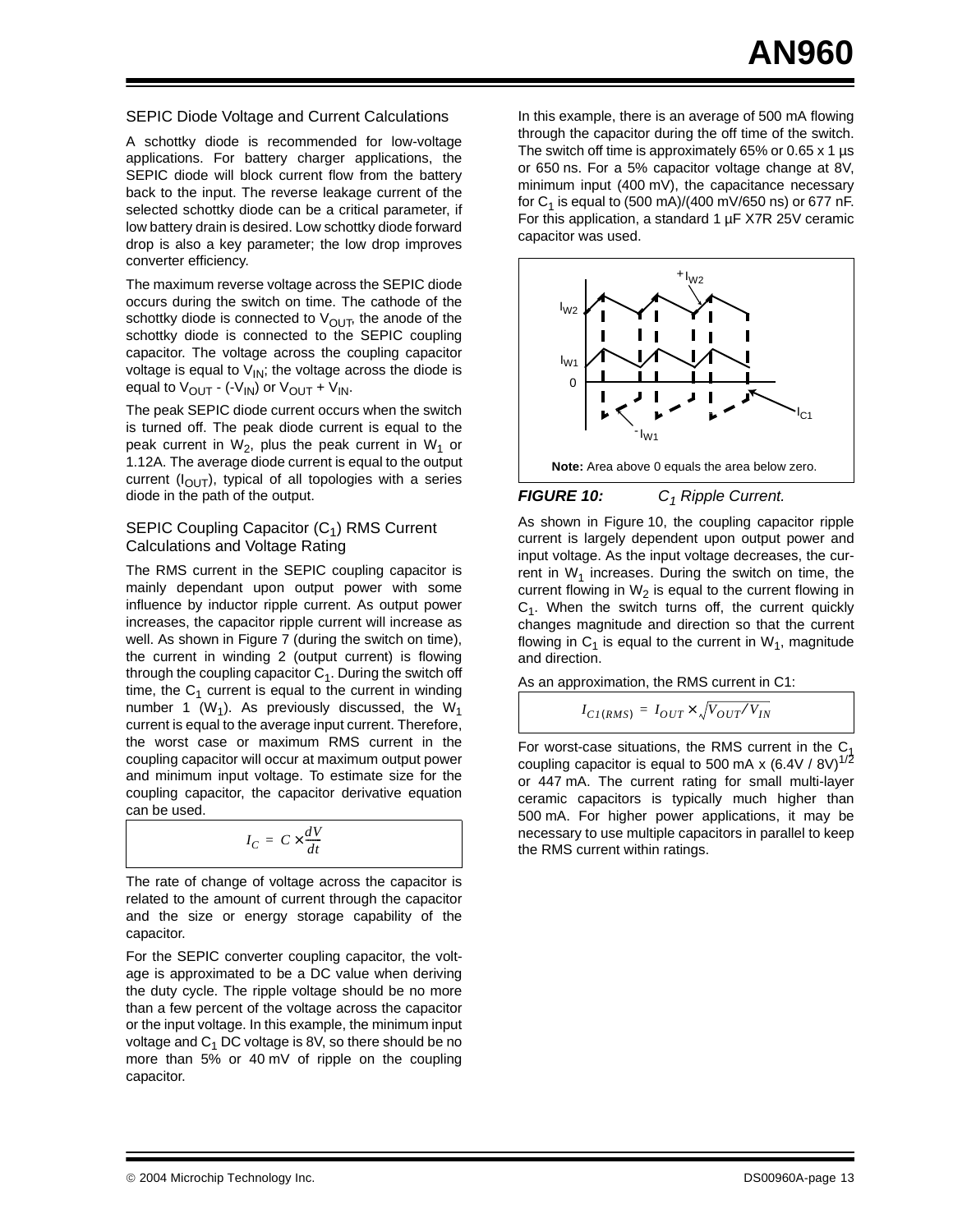#### **Features**

This section describes how several of the NiMH battery charger board features were implemented using the combination of the MCP1630 and the PIC16LF818.

#### INPUT POWER AND BIAS

The input power to the NiMH charger is a single +12V nominal input. For normal operation, this input source can vary from +8V to +15V.

Any devices powered when the +12V nominal input is removed must have low quiescent current. When the +12V nominal source is provided, a +5V bias is generated using a standard high voltage linear regulator (U1). There is nothing special about U1, it can be a lowcost bipolar or CMOS. If the +12V input is removed, the input source to this regulator is removed. This +5V output is used to power components that are only necessary for charging. In this diagram, the +5V powers U2

(MCP1630 high-speed PWM) and U4 Overvoltage (OV) comparator. The +5V rail also is used to provide bias power to U5, U6 and U7. U5 is a low  $I<sub>O</sub>$  low dropout CMOS LDO (MCP1700). U6 is a PICmicro MCU and U7 is a dual amplifier (MCP6042) used to condition the A/D input signals. All of these devices are powered even when the input source is removed by the battery. Low quiescent current operation is necessary to minimize the discharge of the battery during power outage. This architecture allows the partitioning of the high speed charging circuit bias and the low  $I<sub>O</sub>$  battery monitoring and fuel gauge bias. U3 is used as a hardware disconnect to prevent deeply discharging the NiMH batteries. If the battery voltage ever dips below the TC54 threshold (2.9V) the output of the TC54 disconnects the battery from the load. Normal charging will resume when the input power is applied. The total  $I_{\Omega}$ drain on the battery was measured at 29 µA for this architecture.



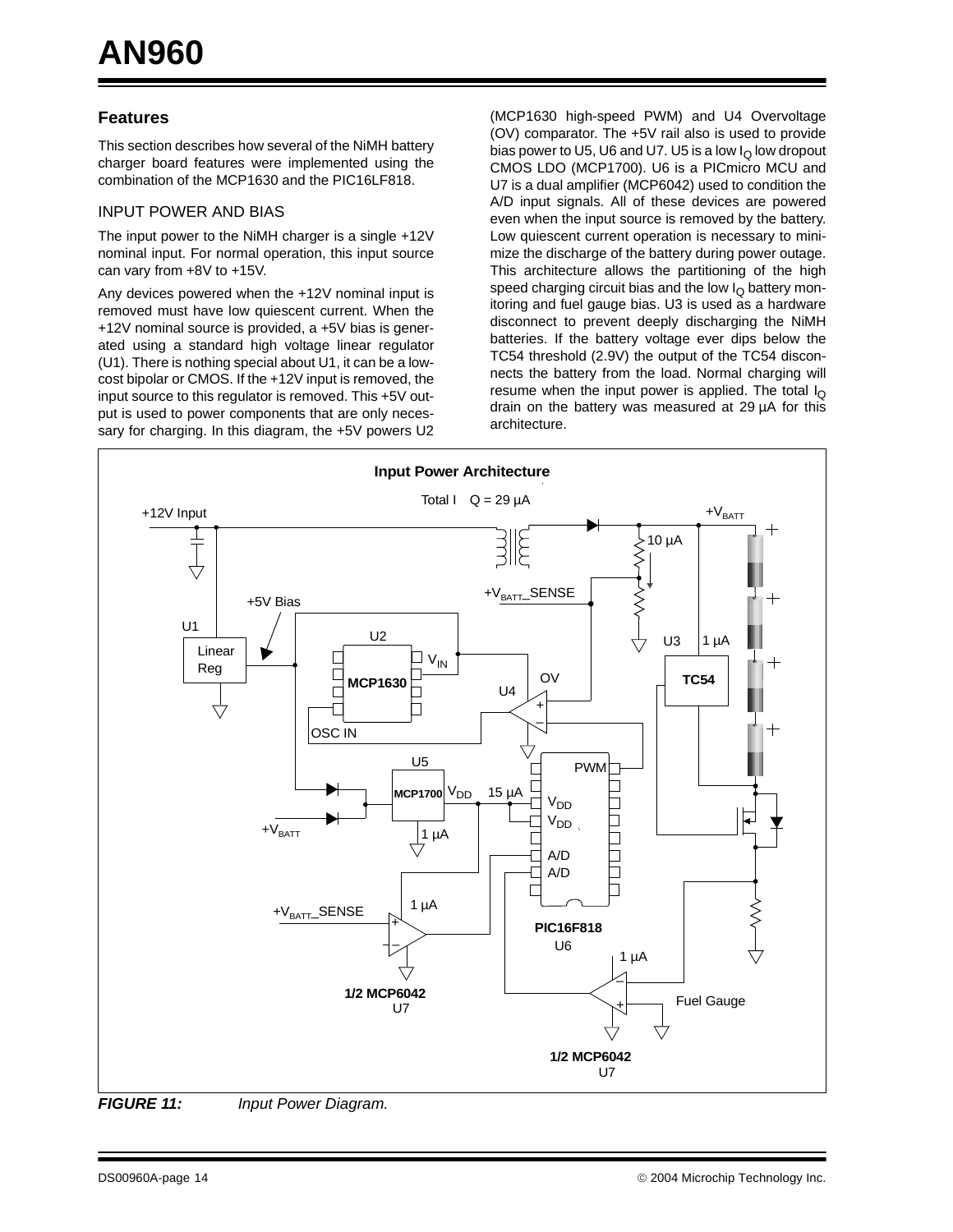#### CHARGING PROFILE



**FIGURE 12:** Charging Diagram.

The MCP1630 is used to generate a cycle-by-cycle 1 MHz pulse width that is used to regulate the battery current. The MCP1630 receives the fundamental switching frequency from the microcontroller. This signal not only sets the SEPIC converter switching frequency, it also sets the maximum duty cycle for the converter. The SEPIC switching frequency is 1 MHz during fast charge and 400 kHz for slow charge. Before connecting to the MCP1630, this clock signal is connected to the input of a general purpose comparator (U4) (faster than 1 µs). If the non-inverting input of U4 is high (indicating an overvoltage condition on the charger output (open battery)), the oscillator signal generated by the PICmicro microcontroller does not get to the MCP1630, providing fast OV protection. If a battery is disconnected or open, the converter output voltage will rise to the maximum OV setting. The MCP1630 will act like a hysteretic ripple regulator until the microcontroller shuts the oscillator off and automatically attempts to restart the converter. If the OV condition persists (9 attempts), the microcontroller declares an OV and provides a slow blinking red LED as indication.

By using the general purpose I/O output of the microcontroller, the charging current can be controlled using the firmware. A single I/O can adjust the charge current from a typical 500 mA fast charge to a typical trickle charge current of 50 mA. To generate a lower top-off charge current, the microcontroller can turn the 50 mA trickle charge on and off at a 50% duty cycle to provide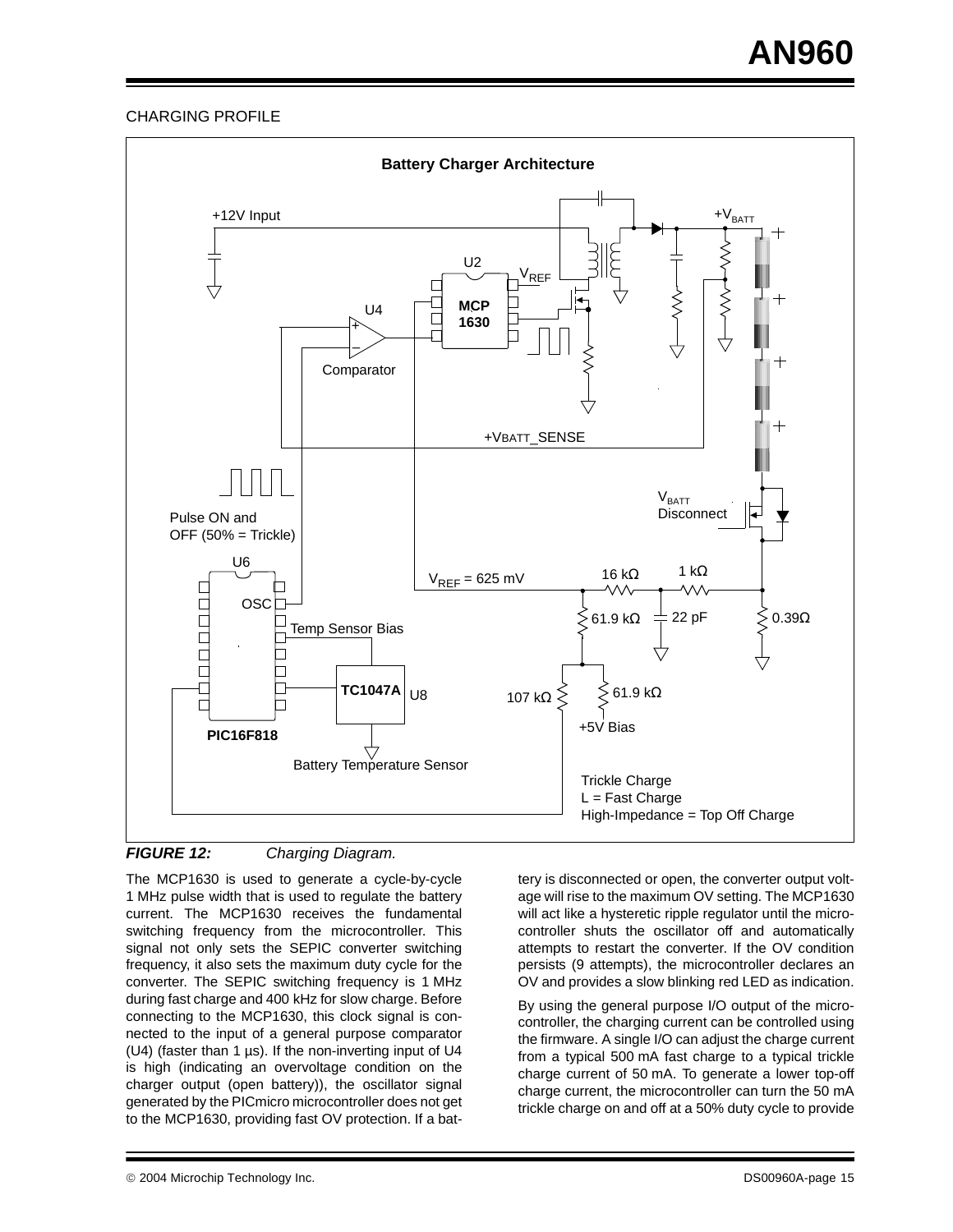an average charge current of 25 mA. In addition to controlling the magnitude of the charge current, the amount of time can be set and adjusted using the microcontroller firmware. In the case of the NiMH charger, the charge cycle always begins with a 2 minute, 50 mA trickle charge. The fast charge begins (and is terminated) using any one of three conditions. A negative change in the battery voltage over time, a positive change in battery temperature over time or by

timing out a maximum fast charge timer. After fast charge, the NiMH charger will trickle charge for a fixed amount of time and finish with a top-off charge of 25 mA for a fixed amount of time. Once the charge is removed, the battery voltage will begin to drop as a result of self-discharge. Once the battery voltage reaches a predetermined voltage, the charger will automatically initiate a new charge cycle. The typical battery charge cycle is shown below.



**FIGURE 13:** 4-Cell Charge Profile.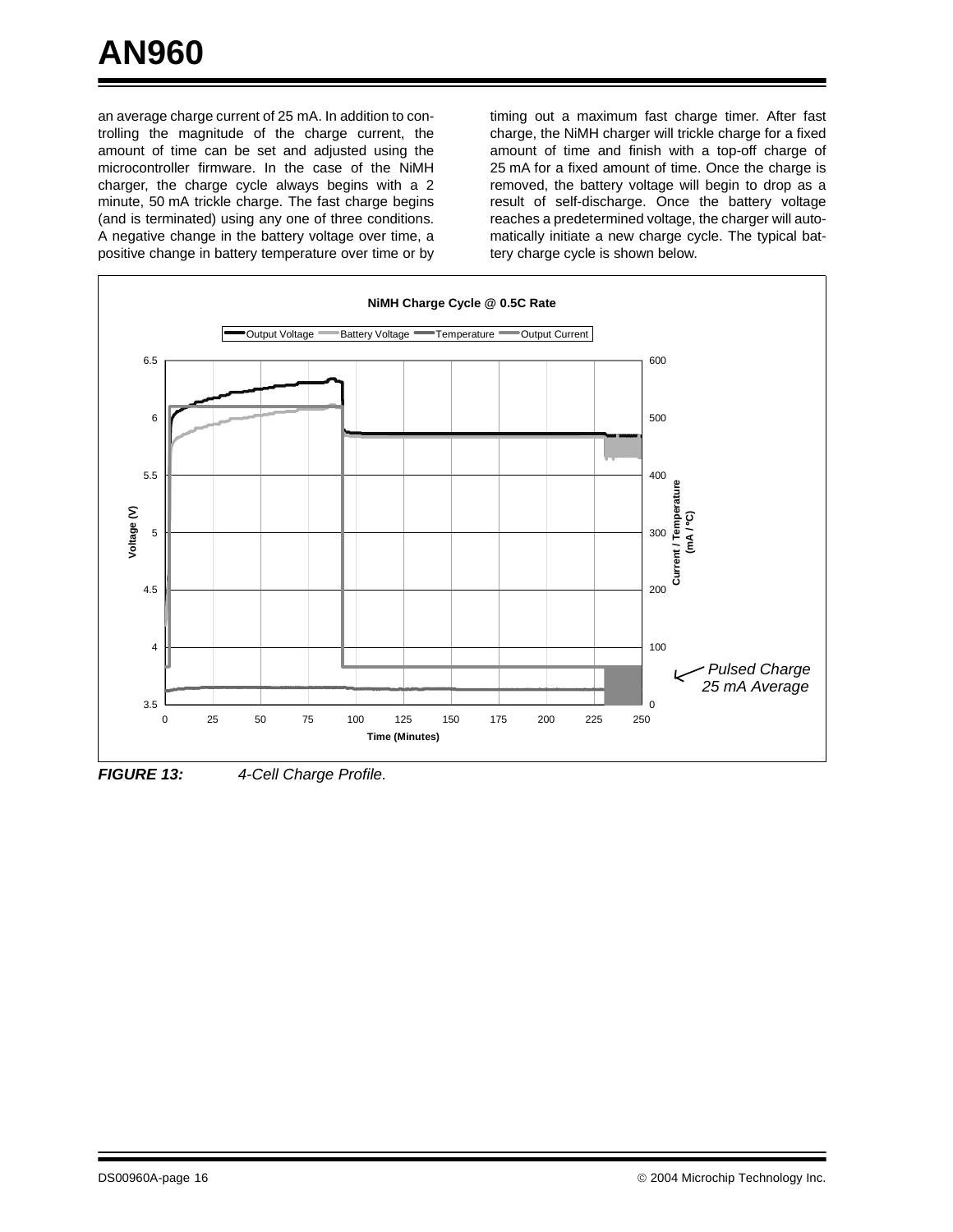#### CHARGER EFFICIENCY

By using the MCP1630, the battery charger switching frequency was set to 1 MHz. In addition to small size, high converter efficiency is desired to minimize power dissipation during the charging process. The typical charger efficiency with +12V nominal applied is approximately 85% at maximum output power (6.4V).



**FIGURE 14:** 4-Cell NiMH (Typical) Charger Efficiency.

### **CONCLUSION**

For applications that require intelligent power management solutions like battery chargers, the combination of a microcontroller and MCP1630 high-speed PWM is very powerful. It brings the programmability benefits of the microcontroller and adds the performance of a high-speed analog PWM. The analog PWM will respond to changes in input voltage and output current very quickly. No code or execution time is necessary to regulate or protect the circuit. The microcontroller is used for programmability, establishing charge profile conditions and monitoring the circuit for fault conditions and taking the appropriate action, in the event of a specific fault.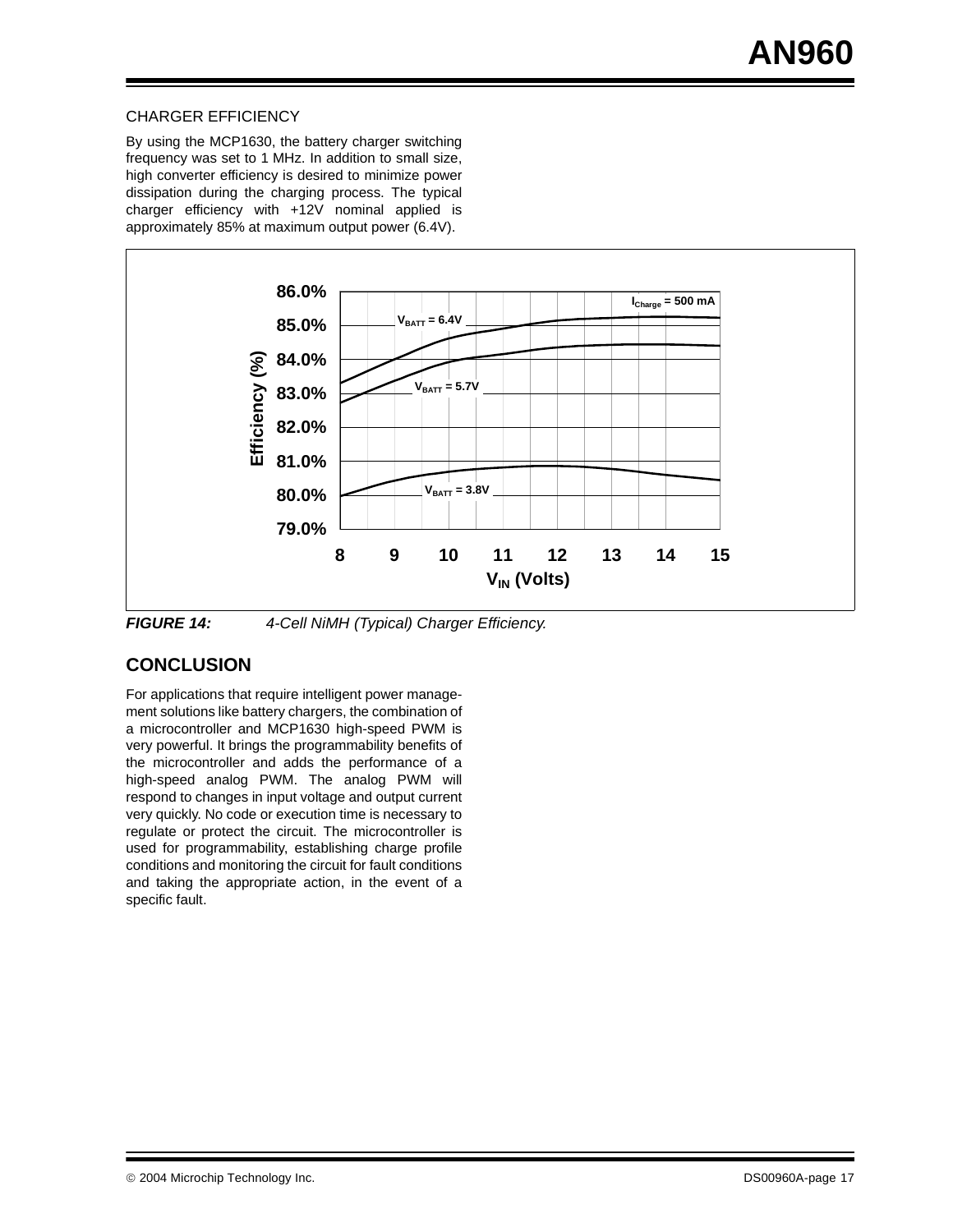## **AN960**

**NOTES:**

ä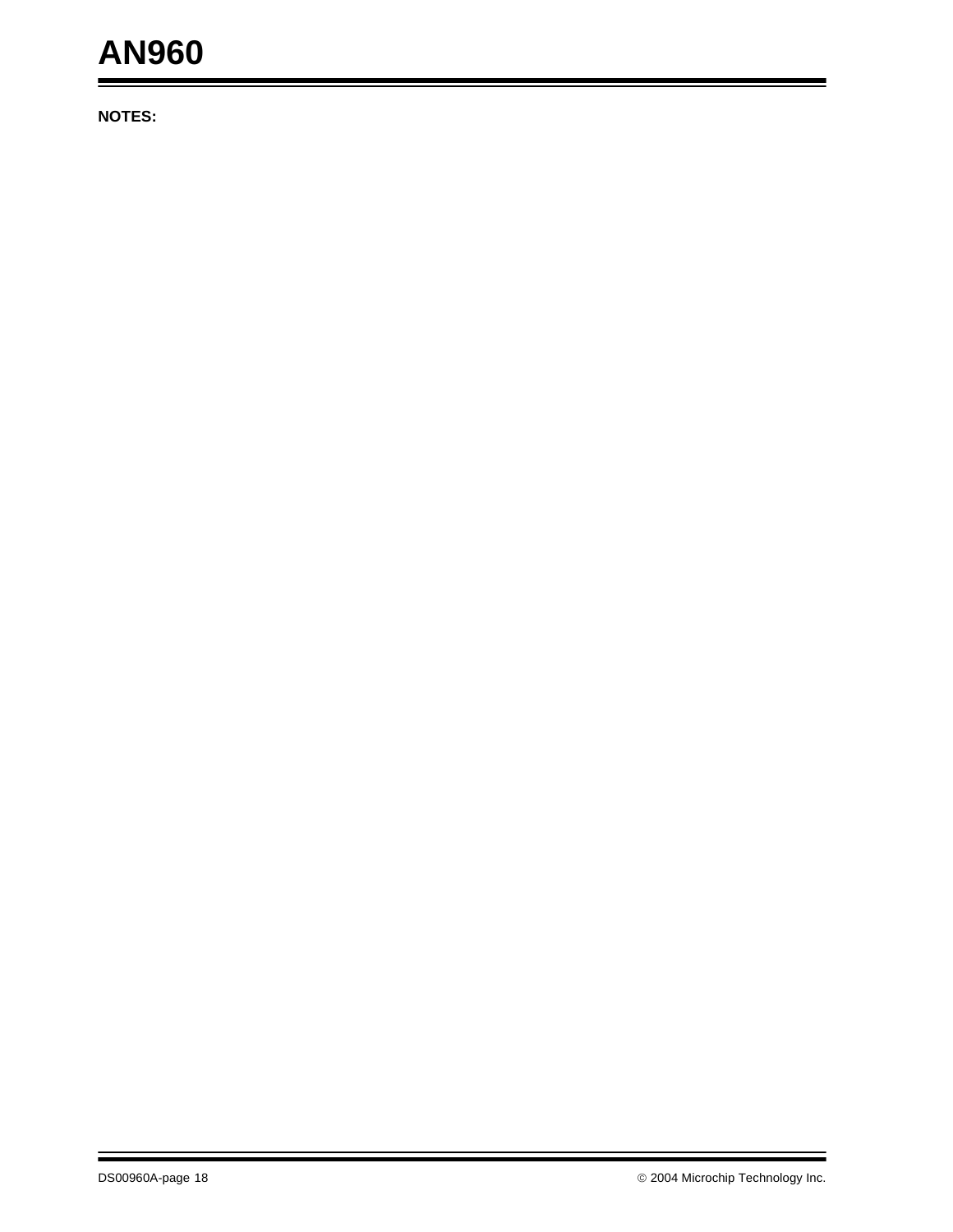#### **Note the following details of the code protection feature on Microchip devices:**

- Microchip products meet the specification contained in their particular Microchip Data Sheet.
- Microchip believes that its family of products is one of the most secure families of its kind on the market today, when used in the intended manner and under normal conditions.
- There are dishonest and possibly illegal methods used to breach the code protection feature. All of these methods, to our knowledge, require using the Microchip products in a manner outside the operating specifications contained in Microchip's Data Sheets. Most likely, the person doing so is engaged in theft of intellectual property.
- Microchip is willing to work with the customer who is concerned about the integrity of their code.
- Neither Microchip nor any other semiconductor manufacturer can guarantee the security of their code. Code protection does not mean that we are guaranteeing the product as "unbreakable."

Code protection is constantly evolving. We at Microchip are committed to continuously improving the code protection features of our products. Attempts to break Microchip's code protection feature may be a violation of the Digital Millennium Copyright Act. If such acts allow unauthorized access to your software or other copyrighted work, you may have a right to sue for relief under that Act.

Information contained in this publication regarding device applications and the like is provided only for your convenience and may be superseded by updates. It is your responsibility to ensure that your application meets with your specifications. MICROCHIP MAKES NO REPRESENTATIONS OR WAR-RANTIES OF ANY KIND WHETHER EXPRESS OR IMPLIED, WRITTEN OR ORAL, STATUTORY OR OTHERWISE, RELATED TO THE INFORMATION, INCLUDING BUT NOT LIMITED TO ITS CONDITION, QUALITY, PERFORMANCE, MERCHANTABILITY OR FITNESS FOR PURPOSE**.** Microchip disclaims all liability arising from this information and its use. Use of Microchip's products as critical components in life support systems is not authorized except with express written approval by Microchip. No licenses are conveyed, implicitly or otherwise, under any Microchip intellectual property rights.

#### **Trademarks**

The Microchip name and logo, the Microchip logo, Accuron, dsPIC, KEELOQ, microID, MPLAB, PIC, PICmicro, PICSTART, PRO MATE, PowerSmart, rfPIC, and SmartShunt are registered trademarks of Microchip Technology Incorporated in the U.S.A. and other countries.

AmpLab, FilterLab, MXDEV, MXLAB, PICMASTER, SEEVAL, SmartSensor and The Embedded Control Solutions Company are registered trademarks of Microchip Technology Incorporated in the U.S.A.

Analog-for-the-Digital Age, Application Maestro, dsPICDEM, dsPICDEM.net, dsPICworks, ECAN, ECONOMONITOR, FanSense, FlexROM, fuzzyLAB, In-Circuit Serial Programming, ICSP, ICEPIC, Migratable Memory, MPASM, MPLIB, MPLINK, MPSIM, PICkit, PICDEM, PICDEM.net, PICLAB, PICtail, PowerCal, PowerInfo, PowerMate, PowerTool, rfLAB, rfPICDEM, Select Mode, Smart Serial, SmartTel and Total Endurance are trademarks of Microchip Technology Incorporated in the U.S.A. and other countries.

SQTP is a service mark of Microchip Technology Incorporated in the U.S.A.

All other trademarks mentioned herein are property of their respective companies.

© 2004, Microchip Technology Incorporated, Printed in the U.S.A., All Rights Reserved.



**OUALITY MANAGEMENT SYSTEM CERTIFIED BY DNV**  $=$  ISO/TS 16949:2002  $=$ 

Microchip received ISO/TS-16949:2002 quality system certification for its worldwide headquarters, design and wafer fabrication facilities in Chandler and Tempe, Arizona and Mountain View, California in October 2003. The Company's quality system processes and procedures are for its PICmicro® 8-bit MCUs, KEELOQ® code hopping devices, Serial EEPROMs, microperipherals, nonvolatile memory and analog products. In addition, Microchip's quality system for the design and manufacture of development systems is ISO 9001:2000 certified.